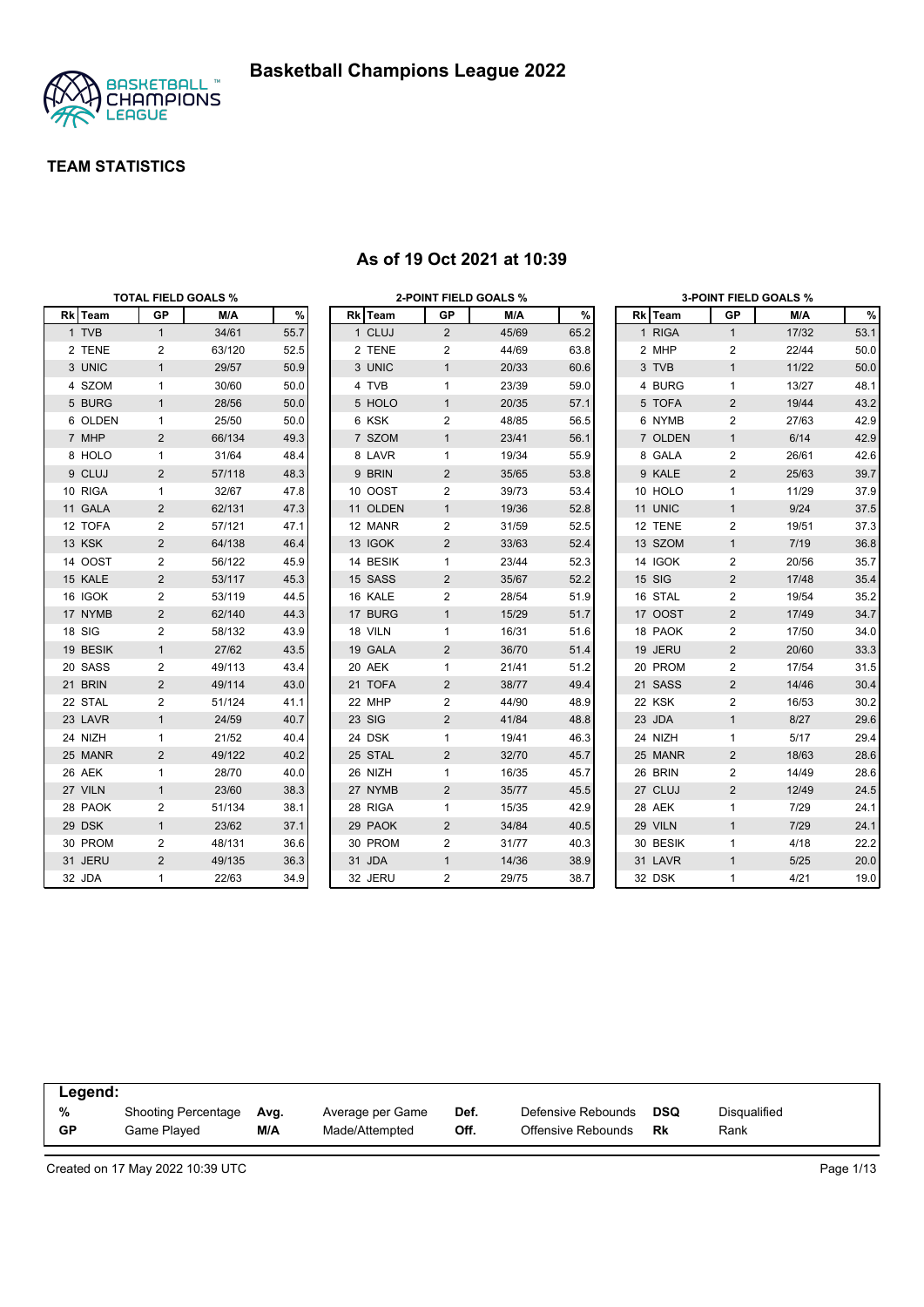

|         | <b>FREE THROWS %</b> |       |      |               | <b>POINTS FOR</b> |              |      |          | <b>POINTS AGAINST</b> |              |      |
|---------|----------------------|-------|------|---------------|-------------------|--------------|------|----------|-----------------------|--------------|------|
| Rk Team | <b>GP</b>            | M/A   | $\%$ | Rk Team       | GP                | <b>Total</b> | Avg. | Rk Team  | GP                    | <b>Total</b> | Avg. |
| 1 AEK   | $\mathbf{1}$         | 15/16 | 93.8 | 1 GALA        | $\overline{2}$    | 190          | 95.0 | 1 HOLO   | $\mathbf{1}$          | 61           | 61.0 |
| 2 GALA  | $\overline{2}$       | 40/46 | 87.0 | 2 TVB         | $\mathbf{1}$      | 91           | 91.0 | 2 UNIC   | $\mathbf{1}$          | 62           | 62.0 |
| 3 TVB   | $\mathbf{1}$         | 12/14 | 85.7 | 3 MHP         | $\overline{2}$    | 180          | 90.0 | 3 LAVR   | $\mathbf{1}$          | 63           | 63.0 |
| 4 SASS  | $\overline{2}$       | 29/34 | 85.3 | 4 HOLO        | $\mathbf{1}$      | 88           | 88.0 | 4 JDA    | $\mathbf{1}$          | 65           | 65.0 |
| 5 MANR  | 2                    | 38/47 | 80.9 | 5 RIGA        | $\mathbf{1}$      | 85           | 85.0 | 5 TENE   | $\overline{2}$        | 130          | 65.0 |
| 6 STAL  | 2                    | 32/40 | 80.0 | 6 NYMB        | 2                 | 169          | 84.5 | 6 CLUJ   | $\overline{2}$        | 131          | 65.5 |
| 7 OLDEN | $\mathbf{1}$         | 20/25 | 80.0 | 7 TOFA        | $\overline{2}$    | 169          | 84.5 | 7 DSK    | $\mathbf{1}$          | 66           | 66.0 |
| 8 BESIK | $\mathbf{1}$         | 16/20 | 80.0 | 8 KSK         | $\overline{2}$    | 166          | 83.0 | 8 OLDEN  | $\mathbf{1}$          | 72           | 72.0 |
| 9 KALE  | $\overline{2}$       | 23/29 | 79.3 | 9 SZOM        | $\mathbf{1}$      | 83           | 83.0 | 9 MANR   | $\overline{2}$        | 144          | 72.0 |
| 10 MHP  | $\overline{2}$       | 26/34 | 76.5 | 10 BURG       | $\mathbf{1}$      | 82           | 82.0 | 10 MHP   | $\overline{2}$        | 145          | 72.5 |
| 11 BURG | $\mathbf{1}$         | 13/17 | 76.5 | 11 OOST       | $\overline{2}$    | 160          | 80.0 | 11 BURG  | $\mathbf{1}$          | 74           | 74.0 |
| 12 VILN | $\mathbf{1}$         | 19/25 | 76.0 | 12 TENE       | 2                 | 160          | 80.0 | 12 SIG   | 2                     | 150          | 75.0 |
| 13 TOFA | 2                    | 36/48 | 75.0 | <b>13 SIG</b> | $\overline{2}$    | 158          | 79.0 | 13 VILN  | $\mathbf{1}$          | 76           | 76.0 |
| 14 PROM | $\overline{2}$       | 21/28 | 75.0 | 14 UNIC       | $\mathbf{1}$      | 79           | 79.0 | 14 KALE  | 2                     | 152          | 76.0 |
| 15 HOLO | $\mathbf{1}$         | 15/20 | 75.0 | 15 AEK        | $\mathbf{1}$      | 78           | 78.0 | 15 PAOK  | $\overline{2}$        | 152          | 76.0 |
| 16 LAVR | $\mathbf{1}$         | 12/16 | 75.0 | 16 KALE       | 2                 | 154          | 77.0 | 16 IGOK  | $\overline{2}$        | 153          | 76.5 |
| 17 OOST | $\overline{2}$       | 31/42 | 73.8 | 17 MANR       | $\overline{2}$    | 154          | 77.0 | 17 SZOM  | $\mathbf{1}$          | 78           | 78.0 |
| 18 SIG  | $\overline{2}$       | 25/34 | 73.5 | 18 IGOK       | 2                 | 153          | 76.5 | 18 NIZH  | $\mathbf{1}$          | 79           | 79.0 |
| 19 JDA  | $\mathbf{1}$         | 11/15 | 73.3 | 19 STAL       | $\overline{2}$    | 153          | 76.5 | 19 JERU  | $\overline{2}$        | 159          | 79.5 |
| 20 SZOM | $\mathbf{1}$         | 16/22 | 72.7 | 20 JERU       | $\overline{c}$    | 152          | 76.0 | 20 PROM  | $\overline{2}$        | 159          | 79.5 |
| 21 DSK  | $\mathbf{1}$         | 10/14 | 71.4 | 21 OLDEN      | $\mathbf{1}$      | 76           | 76.0 | 21 KSK   | $\overline{2}$        | 161          | 80.5 |
| 22 PAOK | $\overline{2}$       | 28/40 | 70.0 | 22 BESIK      | 1                 | 74           | 74.0 | 22 STAL  | $\sqrt{2}$            | 161          | 80.5 |
| 23 NYMB | 2                    | 18/26 | 69.2 | 23 PAOK       | $\overline{2}$    | 147          | 73.5 | 23 BESIK | $\mathbf{1}$          | 82           | 82.0 |
| 24 JERU | $\overline{2}$       | 34/50 | 68.0 | 24 VILN       | $\mathbf{1}$      | 72           | 72.0 | 24 BRIN  | 2                     | 164          | 82.0 |
| 25 UNIC | $\mathbf{1}$         | 12/18 | 66.7 | 25 CLUJ       | $\overline{2}$    | 142          | 71.0 | 25 TOFA  | $\overline{2}$        | 164          | 82.0 |
| 26 RIGA | 1                    | 4/6   | 66.7 | 26 SASS       | $\overline{2}$    | 141          | 70.5 | 26 AEK   | $\mathbf{1}$          | 83           | 83.0 |
| 27 IGOK | 2                    | 27/42 | 64.3 | 27 PROM       | $\overline{2}$    | 134          | 67.0 | 27 TVB   | $\mathbf{1}$          | 85           | 85.0 |
| 28 KSK  | 2                    | 22/35 | 62.9 | 28 BRIN       | $\overline{2}$    | 132          | 66.0 | 28 GALA  | 2                     | 170          | 85.0 |
| 29 NIZH | $\mathbf{1}$         | 15/24 | 62.5 | 29 LAVR       | $\mathbf{1}$      | 65           | 65.0 | 29 OOST  | $\overline{2}$        | 175          | 87.5 |
| 30 BRIN | 2                    | 20/33 | 60.6 | 30 JDA        | $\mathbf{1}$      | 63           | 63.0 | 30 SASS  | $\overline{2}$        | 181          | 90.5 |
| 31 CLUJ | 2                    | 16/27 | 59.3 | 31 NIZH       | $\mathbf{1}$      | 62           | 62.0 | 31 RIGA  | $\mathbf{1}$          | 91           | 91.0 |
| 32 TENE | $\overline{2}$       | 15/31 | 48.4 | 32 DSK        | 1                 | 60           | 60.0 | 32 NYMB  | 2                     | 184          | 92.0 |

| Legend: |                     |      |                  |      |                    |     |              |
|---------|---------------------|------|------------------|------|--------------------|-----|--------------|
| %       | Shooting Percentage | Avg. | Average per Game | Def. | Defensive Rebounds | DSQ | Disgualified |
| GP      | Game Plaved         | M/A  | Made/Attempted   | Off. | Offensive Rebounds | Rk  | Rank         |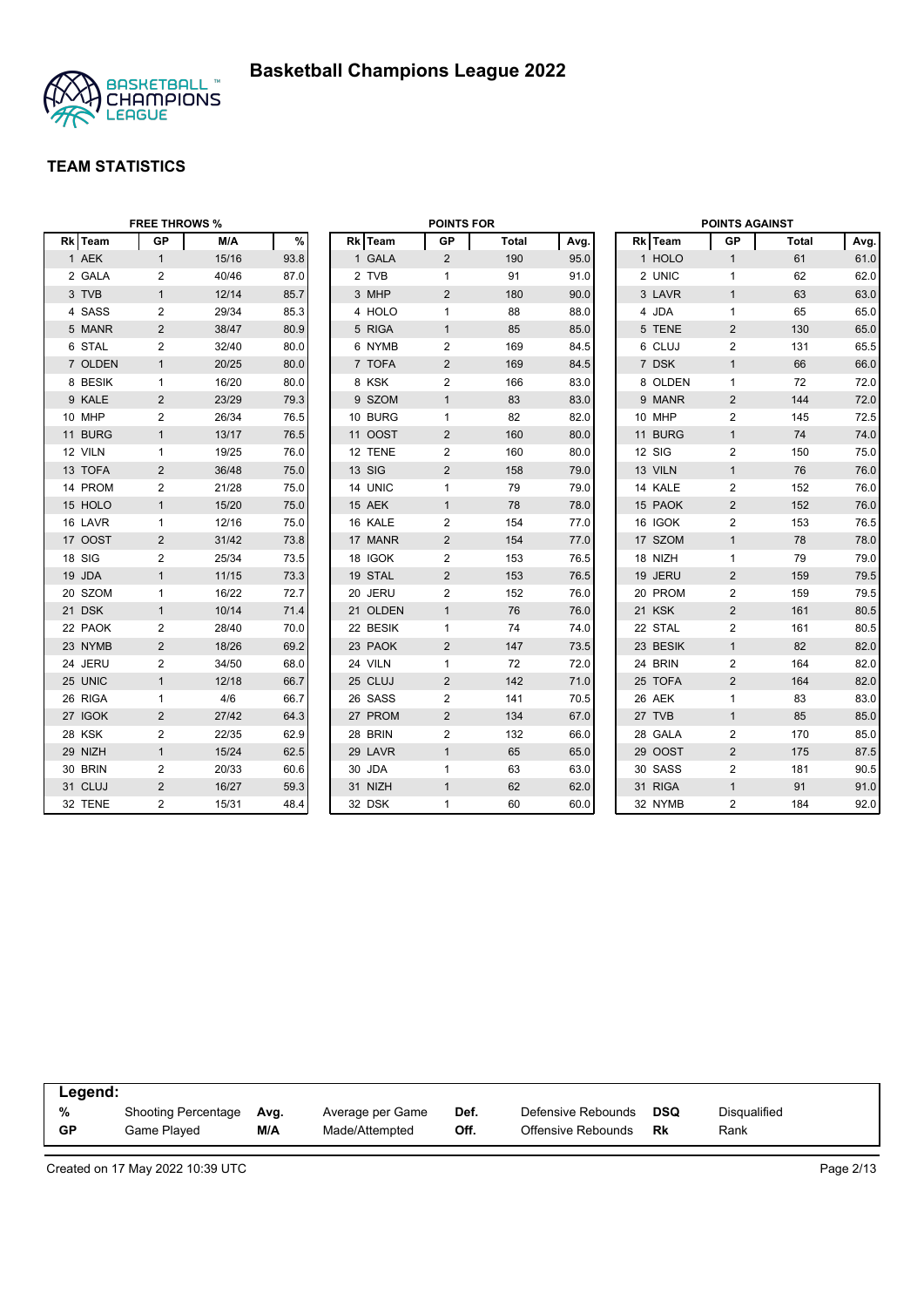

|          |                | <b>REBOUNDS</b> |      |              |      |          | <b>ASSISTS</b> |              |      |          | <b>FOULS</b>            |              |      |
|----------|----------------|-----------------|------|--------------|------|----------|----------------|--------------|------|----------|-------------------------|--------------|------|
| Rk Team  | <b>GP</b>      | Off.            | Def. | <b>Total</b> | Avg. | Rk Team  | <b>GP</b>      | <b>Total</b> | Avg. | Rk Team  | <b>GP</b>               | <b>Total</b> | Avg. |
| 1 JERU   | $\overline{2}$ | 33              | 58   | 91           | 45.5 | 1 TVB    | 1              | 24           | 24.0 | 1 JERU   | $\overline{2}$          | 50           | 25.0 |
| 2 IGOK   | 2              | 26              | 62   | 88           | 44.0 | 2 OOST   | $\overline{2}$ | 46           | 23.0 | 2 KSK    | $\overline{2}$          | 46           | 23.0 |
| 3 JDA    | $\mathbf{1}$   | 15              | 28   | 43           | 43.0 | 3 BURG   | $\mathbf{1}$   | 22           | 22.0 | 3 OLDEN  | $\mathbf{1}$            | 23           | 23.0 |
| 4 SIG    | 2              | 33              | 49   | 82           | 41.0 | 4 NIZH   | $\mathbf{1}$   | 22           | 22.0 | 4 UNIC   | $\mathbf{1}$            | 23           | 23.0 |
| 5 MHP    | $\overline{2}$ | 30              | 51   | 81           | 40.5 | 5 RIGA   | $\mathbf{1}$   | 22           | 22.0 | 5 NYMB   | 2                       | 45           | 22.5 |
| 6 KSK    | 2              | 30              | 50   | 80           | 40.0 | 6 SZOM   | $\mathbf{1}$   | 20           | 20.0 | 6 DSK    | $\mathbf{1}$            | 22           | 22.0 |
| 7 SZOM   | $\mathbf{1}$   | 12              | 28   | 40           | 40.0 | 7 IGOK   | $\overline{2}$ | 39           | 19.5 | 7 NIZH   | $\mathbf{1}$            | 22           | 22.0 |
| 8 PROM   | 2              | 24              | 54   | 78           | 39.0 | 8 MANR   | $\overline{2}$ | 38           | 19.0 | 8 VILN   | $\mathbf{1}$            | 22           | 22.0 |
| 9 CLUJ   | $\overline{c}$ | 23              | 54   | 77           | 38.5 | 9 NYMB   | $\overline{a}$ | 38           | 19.0 | 9 TOFA   | $\overline{c}$          | 43           | 21.5 |
| 10 PAOK  | 2              | 20              | 56   | 76           | 38.0 | 10 TOFA  | $\overline{2}$ | 38           | 19.0 | 10 MANR  | $\overline{c}$          | 42           | 21.0 |
| 11 STAL  | $\overline{2}$ | 23              | 53   | 76           | 38.0 | 11 UNIC  | $\mathbf{1}$   | 19           | 19.0 | 11 OOST  | 2                       | 42           | 21.0 |
| 12 MANR  | 2              | 17              | 58   | 75           | 37.5 | 12 GALA  | $\overline{2}$ | 37           | 18.5 | 12 STAL  | $\overline{2}$          | 41           | 20.5 |
| 13 NYMB  | $\overline{2}$ | 17              | 58   | 75           | 37.5 | 13 TENE  | $\overline{a}$ | 37           | 18.5 | 13 IGOK  | $\overline{c}$          | 40           | 20.0 |
| 14 TENE  | 2              | 16              | 59   | 75           | 37.5 | 14 KSK   | $\overline{2}$ | 36           | 18.0 | 14 KALE  | 2                       | 40           | 20.0 |
| 15 HOLO  | $\mathbf{1}$   | 6               | 31   | 37           | 37.0 | 15 MHP   | $\overline{a}$ | 35           | 17.5 | 15 SZOM  | $\mathbf{1}$            | 20           | 20.0 |
| 16 UNIC  | 1              | 13              | 24   | 37           | 37.0 | 16 PROM  | $\overline{2}$ | 35           | 17.5 | 16 BRIN  | 2                       | 39           | 19.5 |
| 17 TOFA  | 2              | 21              | 51   | 72           | 36.0 | 17 KALE  | $\overline{2}$ | 34           | 17.0 | 17 SASS  | $\overline{2}$          | 39           | 19.5 |
| 18 LAVR  | 1              | 9               | 27   | 36           | 36.0 | 18 HOLO  | $\mathbf{1}$   | 17           | 17.0 | 18 TENE  | 2                       | 38           | 19.0 |
| 19 GALA  | 2              | 17              | 53   | 70           | 35.0 | 19 BRIN  | $\overline{2}$ | 33           | 16.5 | 19 CLUJ  | $\overline{2}$          | 37           | 18.5 |
| 20 AEK   | 1              | 13              | 22   | 35           | 35.0 | 20 SIG   | $\overline{2}$ | 33           | 16.5 | 20 PROM  | $\overline{2}$          | 37           | 18.5 |
| 21 BURG  | $\mathbf{1}$   | 9               | 26   | 35           | 35.0 | 21 JERU  | $\overline{2}$ | 32           | 16.0 | 21 SIG   | $\overline{2}$          | 36           | 18.0 |
| 22 DSK   | 1              | 15              | 19   | 34           | 34.0 | 22 PAOK  | $\overline{c}$ | 32           | 16.0 | 22 BURG  | $\mathbf{1}$            | 18           | 18.0 |
| 23 TVB   | $\mathbf{1}$   | 9               | 25   | 34           | 34.0 | 23 BESIK | $\mathbf{1}$   | 16           | 16.0 | 23 RIGA  | $\mathbf{1}$            | 18           | 18.0 |
| 24 BRIN  | 2              | 11              | 54   | 65           | 32.5 | 24 JDA   | $\mathbf{1}$   | 16           | 16.0 | 24 GALA  | $\overline{\mathbf{c}}$ | 35           | 17.5 |
| 25 KALE  | $\overline{2}$ | 17              | 47   | 64           | 32.0 | 25 CLUJ  | $\overline{2}$ | 31           | 15.5 | 25 MHP   | $\overline{2}$          | 35           | 17.5 |
| 26 VILN  | 1              | 11              | 21   | 32           | 32.0 | 26 STAL  | $\overline{2}$ | 30           | 15.0 | 26 PAOK  | 2                       | 35           | 17.5 |
| 27 OOST  | $\overline{2}$ | 19              | 43   | 62           | 31.0 | 27 AEK   | $\mathbf{1}$   | 15           | 15.0 | 27 HOLO  | $\mathbf{1}$            | 17           | 17.0 |
| 28 BESIK | 1              | 11              | 20   | 31           | 31.0 | 28 SASS  | 2              | 26           | 13.0 | 28 JDA   | $\mathbf{1}$            | 17           | 17.0 |
| 29 OLDEN | $\mathbf{1}$   | 6               | 25   | 31           | 31.0 | 29 VILN  | $\mathbf{1}$   | 13           | 13.0 | 29 AEK   | $\mathbf{1}$            | 16           | 16.0 |
| 30 NIZH  | 1              | 9               | 18   | 27           | 27.0 | 30 LAVR  | 1              | 12           | 12.0 | 30 BESIK | 1                       | 16           | 16.0 |
| 31 RIGA  | $\mathbf{1}$   | 10              | 17   | 27           | 27.0 | 31 OLDEN | $\mathbf{1}$   | 12           | 12.0 | 31 TVB   | $\mathbf{1}$            | 16           | 16.0 |
| 32 SASS  | 2              | 14              | 34   | 48           | 24.0 | 32 DSK   | $\mathbf{1}$   | 11           | 11.0 | 32 LAVR  | 1                       | 15           | 15.0 |

| Legend: |                     |      |                  |      |                    |     |              |
|---------|---------------------|------|------------------|------|--------------------|-----|--------------|
| %       | Shooting Percentage | Ava. | Average per Game | Def. | Defensive Rebounds | DSQ | Disgualified |
| GP      | Game Plaved         | M/A  | Made/Attempted   | Off. | Offensive Rebounds | Rk  | Rank         |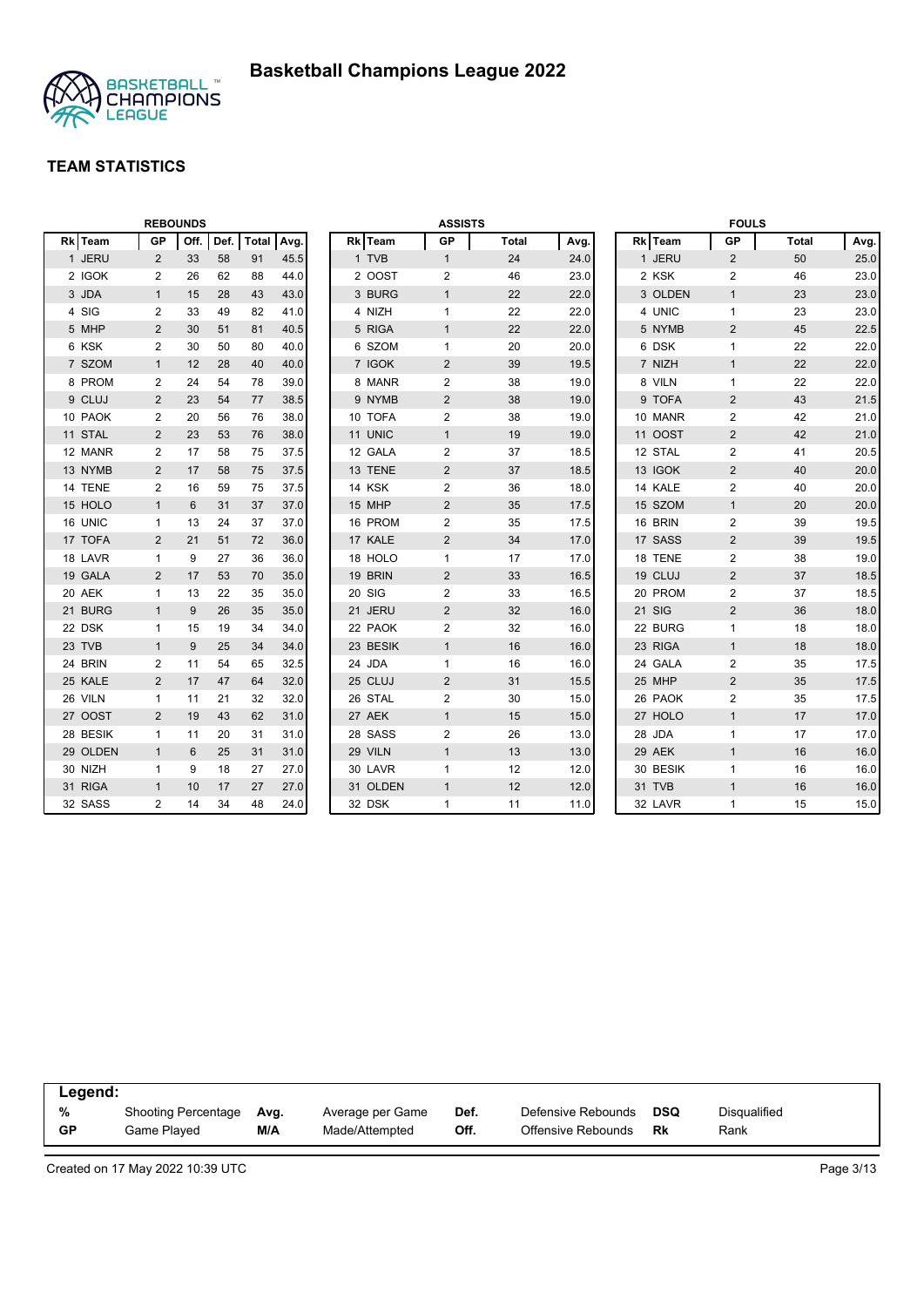

|          | <b>TURNOVERS</b><br><b>GP</b><br>Total |    |      |          | <b>STEALS</b>  |                |      | <b>BLOCKED SHOTS</b> |          |                |                 |         |
|----------|----------------------------------------|----|------|----------|----------------|----------------|------|----------------------|----------|----------------|-----------------|---------|
| Rk Team  |                                        |    | Avg. | Rk Team  | GP             | <b>Total</b>   | Avg. |                      | Rk Team  | GP             | Total           | Avg.    |
| 1 DSK    | $\mathbf{1}$                           | 20 | 20.0 | 1 DSK    | $\mathbf{1}$   | 12             | 12.0 |                      | 1 TVB    | $\mathbf{1}$   | 6               | 6.0     |
| 2 CLUJ   | $\overline{2}$                         | 38 | 19.0 | 2 HOLO   | $\mathbf{1}$   | 11             | 11.0 |                      | 2 KSK    | $\overline{2}$ | 11              | 5.5     |
| 3 TVB    | $\mathbf{1}$                           | 18 | 18.0 | 3 BESIK  | $\mathbf{1}$   | 10             | 10.0 |                      | 3 MHP    | $\overline{2}$ | 10              | 5.0     |
| 4 SZOM   | $\mathbf{1}$                           | 17 | 17.0 | 4 RIGA   | $\mathbf{1}$   | 9              | 9.0  |                      | 4 SZOM   | $\mathbf{1}$   | 5               | 5.0     |
| 5 SASS   | $\overline{2}$                         | 33 | 16.5 | 5 SASS   | $\overline{2}$ | 17             | 8.5  |                      | 5 UNIC   | $\mathbf{1}$   | 5               | 5.0     |
| 6 BRIN   | 2                                      | 32 | 16.0 | 6 GALA   | 2              | 16             | 8.0  |                      | 6 CLUJ   | $\overline{2}$ | 8               | 4.0     |
| 7 KALE   | 2                                      | 32 | 16.0 | 7 TENE   | $\overline{2}$ | 16             | 8.0  |                      | 7 IGOK   | $\overline{2}$ | 8               | 4.0     |
| 8 BURG   | $\mathbf{1}$                           | 16 | 16.0 | 8 TVB    | 1              | 8              | 8.0  |                      | 8 TENE   | $\overline{2}$ | 8               | 4.0     |
| 9 RIGA   | $\mathbf{1}$                           | 16 | 16.0 | 9 VILN   | $\mathbf{1}$   | 8              | 8.0  |                      | 9 LAVR   | $\mathbf{1}$   | 4               | 4.0     |
| 10 UNIC  | $\mathbf{1}$                           | 16 | 16.0 | 10 CLUJ  | 2              | 15             | 7.5  |                      | 10 PAOK  | 2              | $\overline{7}$  | 3.5     |
| 11 IGOK  | 2                                      | 30 | 15.0 | 11 PAOK  | $\overline{2}$ | 14             | 7.0  |                      | 11 SASS  | $\overline{2}$ | $6\phantom{1}6$ | 3.0     |
| 12 SIG   | $\overline{2}$                         | 29 | 14.5 | 12 SIG   | $\mathbf{2}$   | 14             | 7.0  |                      | 12 TOFA  | $\overline{2}$ | 6               | 3.0     |
| 13 STAL  | $\overline{2}$                         | 29 | 14.5 | 13 JDA   | $\mathbf{1}$   | $\overline{7}$ | 7.0  |                      | 13 BESIK | $\mathbf{1}$   | $\mathbf{3}$    | 3.0     |
| 14 MHP   | $\overline{2}$                         | 28 | 14.0 | 14 LAVR  | $\mathbf{1}$   | $\overline{7}$ | 7.0  |                      | 14 JDA   | $\mathbf{1}$   | 3               | 3.0     |
| 15 PROM  | 2                                      | 28 | 14.0 | 15 MHP   | $\overline{2}$ | 13             | 6.5  |                      | 15 OLDEN | $\mathbf{1}$   | 3               | 3.0     |
| 16 TENE  | 2                                      | 27 | 13.5 | 16 MANR  | $\overline{c}$ | 12             | 6.0  |                      | 16 RIGA  | $\mathbf{1}$   | 3               | 3.0     |
| 17 TOFA  | $\overline{2}$                         | 27 | 13.5 | 17 TOFA  | $\overline{2}$ | 12             | 6.0  |                      | 17 KALE  | 2              | 5               | 2.5     |
| 18 MANR  | $\overline{2}$                         | 26 | 13.0 | 18 AEK   | 1              | 6              | 6.0  |                      | 18 MANR  | $\overline{2}$ | 5               | 2.5     |
| 19 OOST  | 2                                      | 26 | 13.0 | 19 UNIC  | $\mathbf{1}$   | 6              | 6.0  |                      | 19 OOST  | $\overline{2}$ | 5               | 2.5     |
| 20 NIZH  | $\mathbf{1}$                           | 13 | 13.0 | 20 BRIN  | $\overline{2}$ | 11             | 5.5  |                      | 20 GALA  | $\overline{2}$ | 4               | 2.0     |
| 21 OLDEN | $\mathbf{1}$                           | 13 | 13.0 | 21 JERU  | $\overline{2}$ | 11             | 5.5  |                      | 21 JERU  | $\overline{2}$ | $\overline{4}$  | 2.0     |
| 22 JDA   | 1                                      | 12 | 12.0 | 22 PROM  | 2              | 11             | 5.5  |                      | 22 PROM  | $\overline{2}$ | 4               | 2.0     |
| 23 JERU  | $\overline{2}$                         | 23 | 11.5 | 23 STAL  | $\overline{2}$ | 11             | 5.5  |                      | 23 SIG   | $\overline{2}$ | $\overline{4}$  | 2.0     |
| 24 NYMB  | $\overline{2}$                         | 22 | 11.0 | 24 BURG  | $\mathbf{1}$   | 5              | 5.0  |                      | 24 BURG  | $\mathbf{1}$   | 2               | 2.0     |
| 25 AEK   | $\mathbf{1}$                           | 11 | 11.0 | 25 NIZH  | $\mathbf{1}$   | 5              | 5.0  |                      | 25 BRIN  | $\overline{2}$ | 3               | $1.5\,$ |
| 26 LAVR  | $\mathbf{1}$                           | 11 | 11.0 | 26 SZOM  | $\mathbf{1}$   | 5              | 5.0  |                      | 26 STAL  | $\overline{2}$ | 3               | 1.5     |
| 27 KSK   | 2                                      | 20 | 10.0 | 27 IGOK  | $\overline{2}$ | 9              | 4.5  |                      | 27 AEK   | $\mathbf{1}$   | $\mathbf{1}$    | 1.0     |
| 28 BESIK | $\mathbf{1}$                           | 10 | 10.0 | 28 KSK   | $\overline{c}$ | 9              | 4.5  |                      | 28 DSK   | $\mathbf{1}$   | $\mathbf{1}$    | 1.0     |
| 29 GALA  | 2                                      | 18 | 9.0  | 29 NYMB  | $\overline{2}$ | 8              | 4.0  |                      | 29 VILN  | $\mathbf{1}$   | $\mathbf{1}$    | 1.0     |
| 30 HOLO  | $\mathbf{1}$                           | 9  | 9.0  | 30 OOST  | 2              | 8              | 4.0  |                      | 30 HOLO  | $\mathbf{1}$   | $\mathbf 0$     | 0.0     |
| 31 VILN  | $\mathbf{1}$                           | 8  | 8.0  | 31 OLDEN | $\mathbf{1}$   | $\overline{4}$ | 4.0  |                      | 31 NIZH  | $\mathbf{1}$   | $\mathbf{0}$    | 0.0     |
| 32 PAOK  | 2                                      | 15 | 7.5  | 32 KALE  | 2              | $\overline{7}$ | 3.5  |                      | 32 NYMB  | $\overline{2}$ | $\mathbf 0$     | 0.0     |

| Legend:   |                            |      |                  |      |                    |     |              |  |
|-----------|----------------------------|------|------------------|------|--------------------|-----|--------------|--|
| %         | <b>Shooting Percentage</b> | Avg. | Average per Game | Def. | Defensive Rebounds | DSQ | Disqualified |  |
| <b>GP</b> | Game Played                | M/A  | Made/Attempted   | Off. | Offensive Rebounds | Rk  | Rank         |  |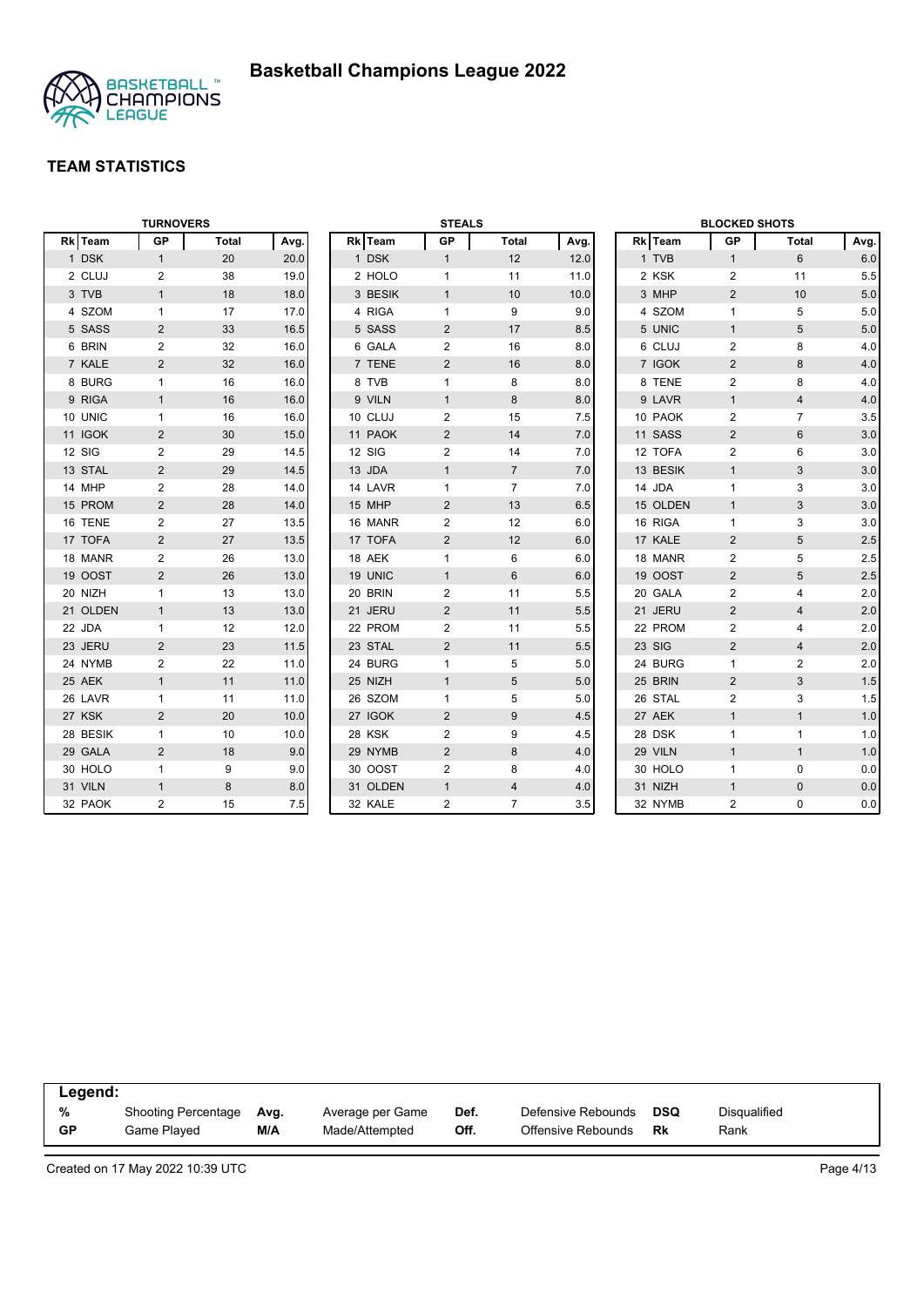



|          |                | <b>TOTAL FIELD GOALS MADE</b> |      |          |                | 2-POINT FIELD GOALS MADE |      |          |                | 3-POINT FIELD GOALS MADE |         |
|----------|----------------|-------------------------------|------|----------|----------------|--------------------------|------|----------|----------------|--------------------------|---------|
| Rk Team  | GP             | M/A                           | Avg. | Rk Team  | GP             | Total                    | Avg. | Rk Team  | <b>GP</b>      | Total                    | Avg.    |
| 1 TVB    | $\mathbf{1}$   | 34                            | 34.0 | 1 KSK    | $\overline{2}$ | 48                       | 24.0 | 1 RIGA   | $\mathbf{1}$   | 17                       | 17.0    |
| 2 MHP    | $\overline{2}$ | 66                            | 33.0 | 2 BESIK  | 1              | 23                       | 23.0 | 2 NYMB   | $\overline{2}$ | 27                       | 13.5    |
| 3 KSK    | 2              | 64                            | 32.0 | 3 SZOM   | $\mathbf{1}$   | 23                       | 23.0 | 3 GALA   | 2              | 26                       | 13.0    |
| 4 RIGA   | $\mathbf{1}$   | 32                            | 32.0 | 4 TVB    | $\mathbf{1}$   | 23                       | 23.0 | 4 BURG   | $\mathbf{1}$   | 13                       | 13.0    |
| 5 TENE   | $\overline{2}$ | 63                            | 31.5 | 5 CLUJ   | $\overline{2}$ | 45                       | 22.5 | 5 KALE   | 2              | 25                       | 12.5    |
| 6 GALA   | 2              | 62                            | 31.0 | 6 MHP    | $\overline{2}$ | 44                       | 22.0 | 6 MHP    | 2              | 22                       | 11.0    |
| 7 NYMB   | 2              | 62                            | 31.0 | 7 TENE   | 2              | 44                       | 22.0 | 7 HOLO   | $\mathbf{1}$   | 11                       | 11.0    |
| 8 HOLO   | $\mathbf{1}$   | 31                            | 31.0 | 8 AEK    | $\mathbf{1}$   | 21                       | 21.0 | 8 TVB    | $\mathbf{1}$   | 11                       | 11.0    |
| 9 SZOM   | $\mathbf{1}$   | 30                            | 30.0 | 9 SIG    | $\overline{2}$ | 41                       | 20.5 | 9 IGOK   | 2              | 20                       | 10.0    |
| 10 SIG   | 2              | 58                            | 29.0 | 10 HOLO  | $\mathbf{1}$   | 20                       | 20.0 | 10 JERU  | 2              | 20                       | 10.0    |
| 11 UNIC  | $\mathbf{1}$   | 29                            | 29.0 | 11 UNIC  | $\mathbf{1}$   | 20                       | 20.0 | 11 STAL  | 2              | 19                       | $9.5\,$ |
| 12 CLUJ  | $\overline{2}$ | 57                            | 28.5 | 12 OOST  | 2              | 39                       | 19.5 | 12 TENE  | 2              | 19                       | 9.5     |
| 13 TOFA  | 2              | 57                            | 28.5 | 13 TOFA  | $\overline{2}$ | 38                       | 19.0 | 13 TOFA  | 2              | 19                       | 9.5     |
| 14 OOST  | 2              | 56                            | 28.0 | 14 DSK   | $\mathbf{1}$   | 19                       | 19.0 | 14 MANR  | 2              | 18                       | 9.0     |
| 15 AEK   | $\mathbf{1}$   | 28                            | 28.0 | 15 LAVR  | $\mathbf{1}$   | 19                       | 19.0 | 15 UNIC  | $\mathbf{1}$   | 9                        | 9.0     |
| 16 BURG  | $\mathbf{1}$   | 28                            | 28.0 | 16 OLDEN | 1              | 19                       | 19.0 | 16 OOST  | 2              | 17                       | 8.5     |
| 17 BESIK | $\mathbf{1}$   | 27                            | 27.0 | 17 GALA  | $\overline{2}$ | 36                       | 18.0 | 17 PAOK  | $\overline{2}$ | 17                       | 8.5     |
| 18 IGOK  | $\overline{2}$ | 53                            | 26.5 | 18 BRIN  | 2              | 35                       | 17.5 | 18 PROM  | 2              | 17                       | 8.5     |
| 19 KALE  | 2              | 53                            | 26.5 | 19 NYMB  | $\overline{2}$ | 35                       | 17.5 | 19 SIG   | 2              | 17                       | 8.5     |
| 20 PAOK  | 2              | 51                            | 25.5 | 20 SASS  | 2              | 35                       | 17.5 | 20 KSK   | 2              | 16                       | 8.0     |
| 21 STAL  | 2              | 51                            | 25.5 | 21 PAOK  | $\overline{2}$ | 34                       | 17.0 | 21 JDA   | $\mathbf{1}$   | 8                        | 8.0     |
| 22 OLDEN | $\mathbf{1}$   | 25                            | 25.0 | 22 IGOK  | $\overline{2}$ | 33                       | 16.5 | 22 BRIN  | 2              | 14                       | 7.0     |
| 23 BRIN  | $\overline{2}$ | 49                            | 24.5 | 23 STAL  | $\overline{2}$ | 32                       | 16.0 | 23 SASS  | $\overline{2}$ | 14                       | 7.0     |
| 24 JERU  | 2              | 49                            | 24.5 | 24 NIZH  | $\mathbf{1}$   | 16                       | 16.0 | 24 AEK   | $\mathbf{1}$   | 7                        | 7.0     |
| 25 MANR  | 2              | 49                            | 24.5 | 25 VILN  | $\mathbf{1}$   | 16                       | 16.0 | 25 SZOM  | $\mathbf{1}$   | $\overline{7}$           | 7.0     |
| 26 SASS  | 2              | 49                            | 24.5 | 26 MANR  | $\overline{c}$ | 31                       | 15.5 | 26 VILN  | $\mathbf{1}$   | $\overline{7}$           | 7.0     |
| 27 PROM  | 2              | 48                            | 24.0 | 27 PROM  | $\overline{2}$ | 31                       | 15.5 | 27 CLUJ  | 2              | 12                       | 6.0     |
| 28 LAVR  | $\mathbf{1}$   | 24                            | 24.0 | 28 BURG  | $\mathbf{1}$   | 15                       | 15.0 | 28 OLDEN | $\mathbf{1}$   | 6                        | 6.0     |
| 29 DSK   | $\mathbf{1}$   | 23                            | 23.0 | 29 RIGA  | $\mathbf{1}$   | 15                       | 15.0 | 29 LAVR  | $\mathbf{1}$   | 5                        | 5.0     |
| 30 VILN  | $\mathbf{1}$   | 23                            | 23.0 | 30 JERU  | 2              | 29                       | 14.5 | 30 NIZH  | $\mathbf{1}$   | 5                        | 5.0     |
| 31 JDA   | $\mathbf{1}$   | 22                            | 22.0 | 31 KALE  | $\overline{2}$ | 28                       | 14.0 | 31 BESIK | $\mathbf{1}$   | $\overline{4}$           | 4.0     |
| 32 NIZH  | $\mathbf{1}$   | 21                            | 21.0 | 32 JDA   | $\mathbf{1}$   | 14                       | 14.0 | 32 DSK   | $\mathbf{1}$   | $\overline{4}$           | 4.0     |

| Legend:   |                     |      |                  |      |                    |     |              |
|-----------|---------------------|------|------------------|------|--------------------|-----|--------------|
| %         | Shooting Percentage | Ava. | Average per Game | Def. | Defensive Rebounds | DSQ | Disqualified |
| <b>GP</b> | Game Plaved         | M/A  | Made/Attempted   | Off. | Offensive Rebounds | Rk  | Rank         |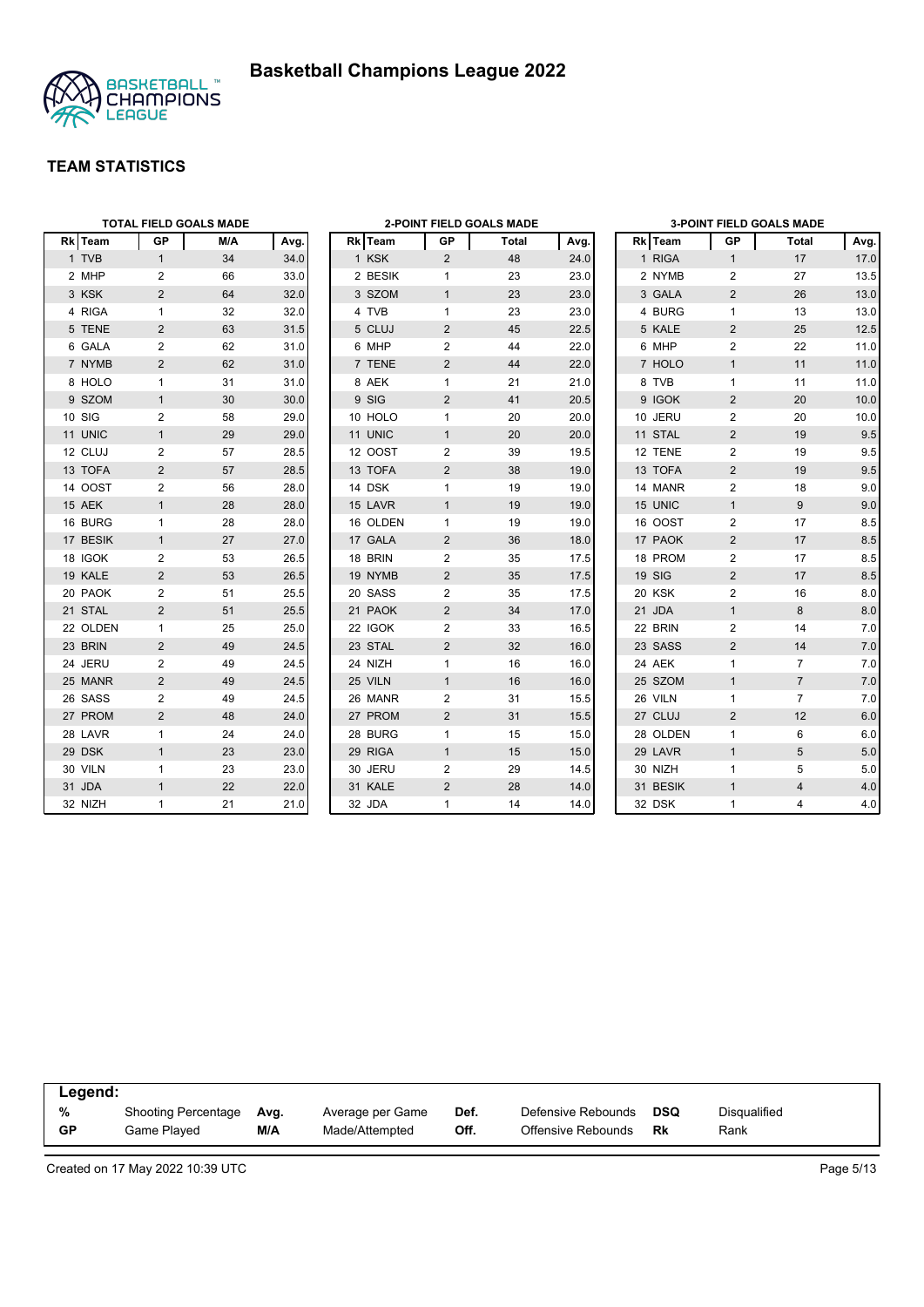



|         | <b>FREE THROWS MADE</b> |       |      |           |                | TOTAL FIELD GOALS ATTEMPTS |      |          |                | <b>2-POINT FIELD GOALS ATTEMPTS</b> |      |
|---------|-------------------------|-------|------|-----------|----------------|----------------------------|------|----------|----------------|-------------------------------------|------|
| Rk Team | <b>GP</b>               | Total | Avg. | Rk   Team | GP             | Total                      | Avg. | Rk Team  | GP             | Total                               | Avg. |
| 1 GALA  | $\overline{2}$          | 40    | 20.0 | 1 NYMB    | $\overline{2}$ | 140                        | 70.0 | 1 MHP    | $\overline{2}$ | 90                                  | 45.0 |
| 2 OLDEN | $\mathbf{1}$            | 20    | 20.0 | 2 AEK     | $\mathbf{1}$   | 70                         | 70.0 | 2 BESIK  | $\mathbf{1}$   | 44                                  | 44.0 |
| 3 MANR  | 2                       | 38    | 19.0 | 3 KSK     | 2              | 138                        | 69.0 | 3 KSK    | 2              | 85                                  | 42.5 |
| 4 VILN  | $\mathbf{1}$            | 19    | 19.0 | 4 JERU    | 2              | 135                        | 67.5 | 4 PAOK   | 2              | 84                                  | 42.0 |
| 5 TOFA  | $\overline{2}$          | 36    | 18.0 | 5 MHP     | $\overline{2}$ | 134                        | 67.0 | 5 SIG    | $\overline{2}$ | 84                                  | 42.0 |
| 6 JERU  | 2                       | 34    | 17.0 | 6 PAOK    | 2              | 134                        | 67.0 | 6 AEK    | $\mathbf{1}$   | 41                                  | 41.0 |
| 7 STAL  | 2                       | 32    | 16.0 | 7 RIGA    | $\mathbf{1}$   | 67                         | 67.0 | 7 DSK    | $\mathbf{1}$   | 41                                  | 41.0 |
| 8 BESIK | $\mathbf{1}$            | 16    | 16.0 | 8 SIG     | 2              | 132                        | 66.0 | 8 SZOM   | $\mathbf{1}$   | 41                                  | 41.0 |
| 9 SZOM  | $\mathbf{1}$            | 16    | 16.0 | 9 GALA    | $\overline{2}$ | 131                        | 65.5 | 9 TVB    | $\mathbf{1}$   | 39                                  | 39.0 |
| 10 OOST | 2                       | 31    | 15.5 | 10 PROM   | 2              | 131                        | 65.5 | 10 NYMB  | 2              | 77                                  | 38.5 |
| 11 AEK  | $\mathbf{1}$            | 15    | 15.0 | 11 HOLO   | $\mathbf{1}$   | 64                         | 64.0 | 11 PROM  | $\overline{2}$ | 77                                  | 38.5 |
| 12 HOLO | $\mathbf{1}$            | 15    | 15.0 | 12 JDA    | $\mathbf{1}$   | 63                         | 63.0 | 12 TOFA  | 2              | 77                                  | 38.5 |
| 13 NIZH | $\mathbf{1}$            | 15    | 15.0 | 13 STAL   | 2              | 124                        | 62.0 | 13 JERU  | 2              | 75                                  | 37.5 |
| 14 SASS | 2                       | 29    | 14.5 | 14 BESIK  | $\mathbf{1}$   | 62                         | 62.0 | 14 OOST  | 2              | 73                                  | 36.5 |
| 15 PAOK | $\overline{2}$          | 28    | 14.0 | 15 DSK    | $\mathbf{1}$   | 62                         | 62.0 | 15 JDA   | $\mathbf{1}$   | 36                                  | 36.0 |
| 16 IGOK | 2                       | 27    | 13.5 | 16 MANR   | 2              | 122                        | 61.0 | 16 OLDEN | $\mathbf{1}$   | 36                                  | 36.0 |
| 17 MHP  | $\overline{2}$          | 26    | 13.0 | 17 OOST   | $\overline{2}$ | 122                        | 61.0 | 17 GALA  | 2              | 70                                  | 35.0 |
| 18 BURG | $\mathbf{1}$            | 13    | 13.0 | 18 TVB    | $\mathbf{1}$   | 61                         | 61.0 | 18 STAL  | $\overline{2}$ | 70                                  | 35.0 |
| 19 SIG  | $\overline{2}$          | 25    | 12.5 | 19 TOFA   | 2              | 121                        | 60.5 | 19 HOLO  | $\mathbf{1}$   | 35                                  | 35.0 |
| 20 LAVR | $\mathbf{1}$            | 12    | 12.0 | 20 TENE   | 2              | 120                        | 60.0 | 20 NIZH  | $\mathbf{1}$   | 35                                  | 35.0 |
| 21 TVB  | $\mathbf{1}$            | 12    | 12.0 | 21 SZOM   | $\mathbf{1}$   | 60                         | 60.0 | 21 RIGA  | $\mathbf{1}$   | 35                                  | 35.0 |
| 22 UNIC | $\mathbf{1}$            | 12    | 12.0 | 22 VILN   | $\mathbf{1}$   | 60                         | 60.0 | 22 CLUJ  | 2              | 69                                  | 34.5 |
| 23 KALE | 2                       | 23    | 11.5 | 23 IGOK   | $\overline{2}$ | 119                        | 59.5 | 23 TENE  | $\overline{2}$ | 69                                  | 34.5 |
| 24 KSK  | 2                       | 22    | 11.0 | 24 CLUJ   | 2              | 118                        | 59.0 | 24 LAVR  | $\mathbf{1}$   | 34                                  | 34.0 |
| 25 JDA  | $\mathbf{1}$            | 11    | 11.0 | 25 LAVR   | $\mathbf{1}$   | 59                         | 59.0 | 25 SASS  | 2              | 67                                  | 33.5 |
| 26 PROM | 2                       | 21    | 10.5 | 26 KALE   | 2              | 117                        | 58.5 | 26 UNIC  | $\mathbf{1}$   | 33                                  | 33.0 |
| 27 BRIN | $\overline{2}$          | 20    | 10.0 | 27 BRIN   | $\overline{2}$ | 114                        | 57.0 | 27 BRIN  | 2              | 65                                  | 32.5 |
| 28 DSK  | $\mathbf{1}$            | 10    | 10.0 | 28 UNIC   | 1              | 57                         | 57.0 | 28 IGOK  | 2              | 63                                  | 31.5 |
| 29 NYMB | 2                       | 18    | 9.0  | 29 SASS   | 2              | 113                        | 56.5 | 29 VILN  | $\mathbf{1}$   | 31                                  | 31.0 |
| 30 CLUJ | 2                       | 16    | 8.0  | 30 BURG   | $\mathbf{1}$   | 56                         | 56.0 | 30 MANR  | 2              | 59                                  | 29.5 |
| 31 TENE | 2                       | 15    | 7.5  | 31 NIZH   | $\mathbf{1}$   | 52                         | 52.0 | 31 BURG  | $\mathbf{1}$   | 29                                  | 29.0 |
| 32 RIGA | $\mathbf{1}$            | 4     | 4.0  | 32 OLDEN  | 1              | 50                         | 50.0 | 32 KALE  | $\overline{2}$ | 54                                  | 27.0 |

| Legend: |                     |      |                  |      |                    |            |              |  |
|---------|---------------------|------|------------------|------|--------------------|------------|--------------|--|
| %       | Shooting Percentage | Avg. | Average per Game | Def. | Defensive Rebounds | <b>DSQ</b> | Disgualified |  |
| GP      | Game Plaved         | M/A  | Made/Attempted   | Off. | Offensive Rebounds | Rk         | Rank         |  |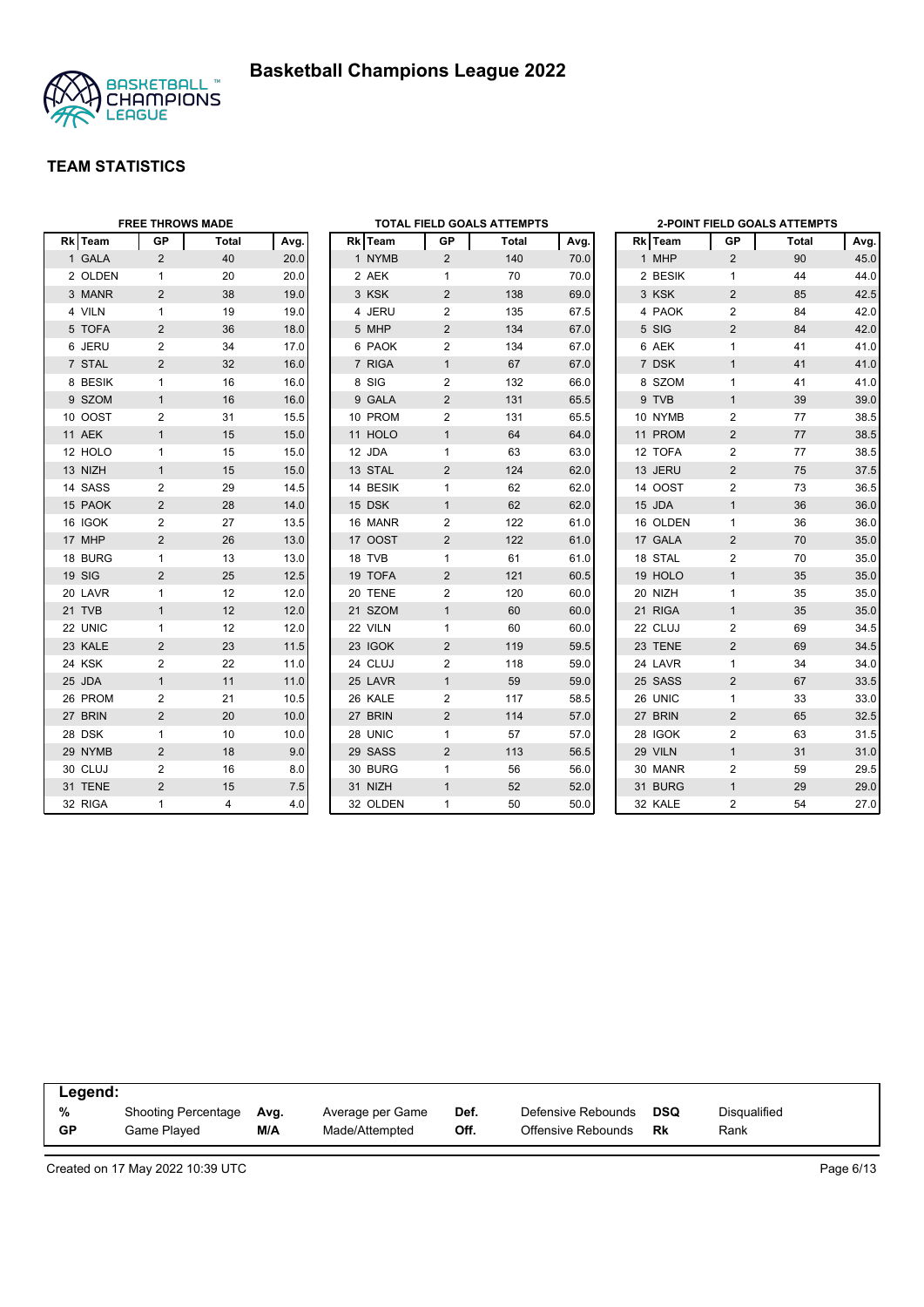

|          | <b>3-POINT FIELD GOALS ATTEMPTS</b> |       |      |  |          |                | <b>FREE THROWS ATTEMPTS</b> |      |          | <b>OFFENSIVE REBOUNDS</b> |                |      |
|----------|-------------------------------------|-------|------|--|----------|----------------|-----------------------------|------|----------|---------------------------|----------------|------|
| Rk Team  | GP                                  | Total | Avg. |  | Rk Team  | GP             | Total                       | Avg. | Rk Team  | <b>GP</b>                 | <b>Total</b>   | Avg. |
| 1 RIGA   | $\mathbf{1}$                        | 32    | 32.0 |  | 1 JERU   | $\overline{2}$ | 50                          | 25.0 | 1 JERU   | $\overline{2}$            | 33             | 16.5 |
| 2 KALE   | $\overline{c}$                      | 63    | 31.5 |  | 2 OLDEN  | $\mathbf{1}$   | 25                          | 25.0 | 2 SIG    | $\overline{2}$            | 33             | 16.5 |
| 3 MANR   | $\overline{2}$                      | 63    | 31.5 |  | 3 VILN   | $\mathbf{1}$   | 25                          | 25.0 | 3 KSK    | $\overline{2}$            | 30             | 15.0 |
| 4 NYMB   | 2                                   | 63    | 31.5 |  | 4 TOFA   | 2              | 48                          | 24.0 | 4 MHP    | $\overline{2}$            | 30             | 15.0 |
| 5 GALA   | 2                                   | 61    | 30.5 |  | 5 NIZH   | $\mathbf{1}$   | 24                          | 24.0 | 5 DSK    | $\mathbf{1}$              | 15             | 15.0 |
| 6 JERU   | 2                                   | 60    | 30.0 |  | 6 MANR   | 2              | 47                          | 23.5 | 6 JDA    | $\mathbf{1}$              | 15             | 15.0 |
| 7 AEK    | $\mathbf{1}$                        | 29    | 29.0 |  | 7 GALA   | 2              | 46                          | 23.0 | 7 IGOK   | $\overline{2}$            | 26             | 13.0 |
| 8 HOLO   | $\mathbf{1}$                        | 29    | 29.0 |  | 8 SZOM   | $\mathbf{1}$   | 22                          | 22.0 | 8 AEK    | $\mathbf{1}$              | 13             | 13.0 |
| 9 VILN   | $\mathbf{1}$                        | 29    | 29.0 |  | 9 IGOK   | $\overline{2}$ | 42                          | 21.0 | 9 UNIC   | $\mathbf{1}$              | 13             | 13.0 |
| 10 IGOK  | 2                                   | 56    | 28.0 |  | 10 OOST  | 2              | 42                          | 21.0 | 10 PROM  | $\overline{2}$            | 24             | 12.0 |
| 11 PROM  | $\overline{2}$                      | 54    | 27.0 |  | 11 PAOK  | $\overline{2}$ | 40                          | 20.0 | 11 SZOM  | $\mathbf{1}$              | 12             | 12.0 |
| 12 STAL  | 2                                   | 54    | 27.0 |  | 12 STAL  | 2              | 40                          | 20.0 | 12 CLUJ  | 2                         | 23             | 11.5 |
| 13 BURG  | $\mathbf{1}$                        | 27    | 27.0 |  | 13 BESIK | $\mathbf{1}$   | 20                          | 20.0 | 13 STAL  | $\overline{2}$            | 23             | 11.5 |
| 14 JDA   | $\mathbf{1}$                        | 27    | 27.0 |  | 14 HOLO  | $\mathbf{1}$   | 20                          | 20.0 | 14 BESIK | $\mathbf{1}$              | 11             | 11.0 |
| 15 KSK   | 2                                   | 53    | 26.5 |  | 15 UNIC  | $\mathbf{1}$   | 18                          | 18.0 | 15 VILN  | $\mathbf{1}$              | 11             | 11.0 |
| 16 TENE  | $\mathbf{2}$                        | 51    | 25.5 |  | 16 KSK   | $\overline{2}$ | 35                          | 17.5 | 16 TOFA  | 2                         | 21             | 10.5 |
| 17 PAOK  | 2                                   | 50    | 25.0 |  | 17 MHP   | $\overline{2}$ | 34                          | 17.0 | 17 PAOK  | $\overline{2}$            | 20             | 10.0 |
| 18 LAVR  | $\mathbf{1}$                        | 25    | 25.0 |  | 18 SASS  | 2              | 34                          | 17.0 | 18 RIGA  | $\mathbf{1}$              | 10             | 10.0 |
| 19 BRIN  | 2                                   | 49    | 24.5 |  | 19 SIG   | $\overline{2}$ | 34                          | 17.0 | 19 OOST  | 2                         | 19             | 9.5  |
| 20 CLUJ  | $\overline{2}$                      | 49    | 24.5 |  | 20 BURG  | $\mathbf{1}$   | 17                          | 17.0 | 20 BURG  | $\mathbf{1}$              | 9              | 9.0  |
| 21 OOST  | 2                                   | 49    | 24.5 |  | 21 BRIN  | 2              | 33                          | 16.5 | 21 LAVR  | $\mathbf{1}$              | 9              | 9.0  |
| 22 SIG   | 2                                   | 48    | 24.0 |  | 22 AEK   | $\mathbf{1}$   | 16                          | 16.0 | 22 NIZH  | $\mathbf{1}$              | 9              | 9.0  |
| 23 UNIC  | $\mathbf{1}$                        | 24    | 24.0 |  | 23 LAVR  | $\mathbf{1}$   | 16                          | 16.0 | 23 TVB   | $\mathbf{1}$              | 9              | 9.0  |
| 24 SASS  | 2                                   | 46    | 23.0 |  | 24 TENE  | $\overline{c}$ | 31                          | 15.5 | 24 GALA  | $\overline{2}$            | 17             | 8.5  |
| 25 MHP   | 2                                   | 44    | 22.0 |  | 25 JDA   | $\mathbf{1}$   | 15                          | 15.0 | 25 KALE  | $\overline{2}$            | 17             | 8.5  |
| 26 TOFA  | $\mathbf{2}$                        | 44    | 22.0 |  | 26 KALE  | $\overline{2}$ | 29                          | 14.5 | 26 MANR  | $\overline{2}$            | 17             | 8.5  |
| 27 TVB   | $\mathbf{1}$                        | 22    | 22.0 |  | 27 PROM  | $\overline{2}$ | 28                          | 14.0 | 27 NYMB  | 2                         | 17             | 8.5  |
| 28 DSK   | $\mathbf{1}$                        | 21    | 21.0 |  | 28 DSK   | $\mathbf{1}$   | 14                          | 14.0 | 28 TENE  | 2                         | 16             | 8.0  |
| 29 SZOM  | $\mathbf{1}$                        | 19    | 19.0 |  | 29 TVB   | $\mathbf{1}$   | 14                          | 14.0 | 29 SASS  | $\overline{2}$            | 14             | 7.0  |
| 30 BESIK | $\mathbf{1}$                        | 18    | 18.0 |  | 30 CLUJ  | 2              | 27                          | 13.5 | 30 HOLO  | $\mathbf{1}$              | 6              | 6.0  |
| 31 NIZH  | $\mathbf{1}$                        | 17    | 17.0 |  | 31 NYMB  | $\overline{2}$ | 26                          | 13.0 | 31 OLDEN | $\mathbf{1}$              | $6\phantom{1}$ | 6.0  |
| 32 OLDEN | $\mathbf{1}$                        | 14    | 14.0 |  | 32 RIGA  | $\mathbf{1}$   | 6                           | 6.0  | 32 BRIN  | $\overline{2}$            | 11             | 5.5  |

|           | Legend:             |      |                  |      |                    |     |              |  |  |  |  |
|-----------|---------------------|------|------------------|------|--------------------|-----|--------------|--|--|--|--|
| %         | Shooting Percentage | Ava. | Average per Game | Def. | Defensive Rebounds | DSQ | Disqualified |  |  |  |  |
| <b>GP</b> | Game Plaved         | M/A  | Made/Attempted   | Off. | Offensive Rebounds | Rk  | Rank         |  |  |  |  |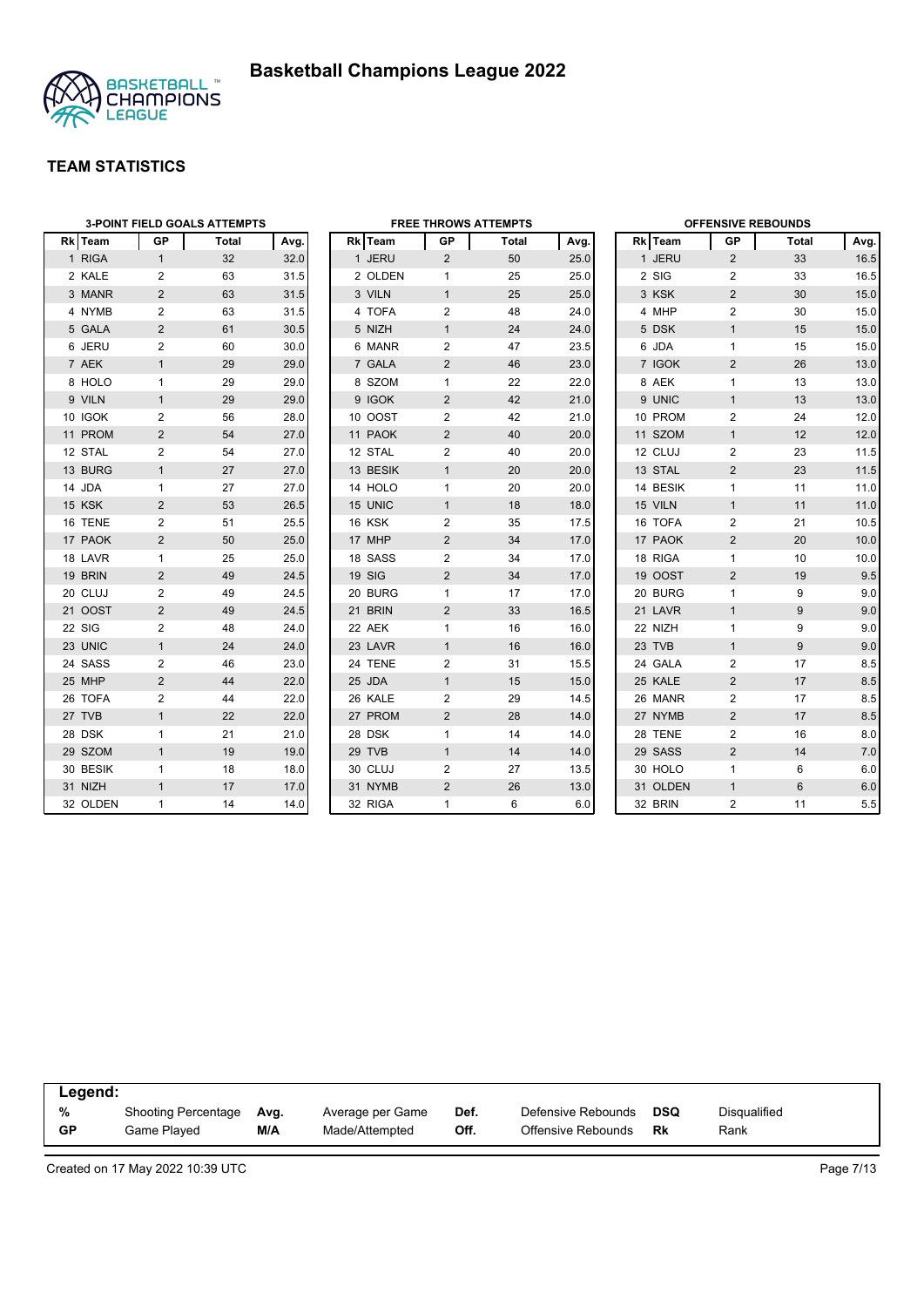

|          |                | <b>DEFENSIVE REBOUNDS</b> |      | <b>ALLOWED FIELD GOALS</b> |                |       |      |          |                | ALLOWED 2-POINT FIELD GOALS |      |  |  |
|----------|----------------|---------------------------|------|----------------------------|----------------|-------|------|----------|----------------|-----------------------------|------|--|--|
| Rk Team  | GP             | Total                     | Avg. | Rk Team                    | GP             | Total | Avg. | Rk Team  | <b>GP</b>      | Total                       | Avg. |  |  |
| 1 IGOK   | 2              | 62                        | 31.0 | 1 SASS                     | $\overline{2}$ | 72    | 36.0 | 1 SASS   | 2              | 56                          | 28.0 |  |  |
| 2 HOLO   | $\mathbf{1}$   | 31                        | 31.0 | 2 RIGA                     | $\mathbf{1}$   | 34    | 34.0 | 2 STAL   | $\overline{2}$ | 48                          | 24.0 |  |  |
| 3 TENE   | 2              | 59                        | 29.5 | 3 TVB                      | $\mathbf{1}$   | 32    | 32.0 | 3 OOST   | $\overline{2}$ | 46                          | 23.0 |  |  |
| 4 JERU   | 2              | 58                        | 29.0 | 4 GALA                     | 2              | 63    | 31.5 | 4 AEK    | $\mathbf{1}$   | 23                          | 23.0 |  |  |
| 5 MANR   | $\overline{2}$ | 58                        | 29.0 | 5 NYMB                     | $\overline{2}$ | 63    | 31.5 | 5 BURG   | $\mathbf{1}$   | 23                          | 23.0 |  |  |
| 6 NYMB   | 2              | 58                        | 29.0 | 6 OOST                     | 2              | 63    | 31.5 | 6 RIGA   | $\mathbf{1}$   | 23                          | 23.0 |  |  |
| 7 PAOK   | 2              | 56                        | 28.0 | 7 BRIN                     | $\overline{2}$ | 62    | 31.0 | 7 BRIN   | $\overline{2}$ | 44                          | 22.0 |  |  |
| 8 JDA    | $\mathbf{1}$   | 28                        | 28.0 | 8 STAL                     | 2              | 62    | 31.0 | 8 DSK    | $\mathbf{1}$   | 21                          | 21.0 |  |  |
| 9 SZOM   | $\mathbf{1}$   | 28                        | 28.0 | 9 AEK                      | $\mathbf{1}$   | 30    | 30.0 | 9 SZOM   | $\mathbf{1}$   | 21                          | 21.0 |  |  |
| 10 BRIN  | 2              | 54                        | 27.0 | 10 NIZH                    | 1              | 29    | 29.0 | 10 NYMB  | $\overline{2}$ | 40                          | 20.0 |  |  |
| 11 CLUJ  | 2              | 54                        | 27.0 | 11 PROM                    | $\overline{2}$ | 57    | 28.5 | 11 NIZH  | $\mathbf{1}$   | 20                          | 20.0 |  |  |
| 12 PROM  | 2              | 54                        | 27.0 | 12 TOFA                    | $\overline{2}$ | 57    | 28.5 | 12 GALA  | 2              | 38                          | 19.0 |  |  |
| 13 LAVR  | $\mathbf{1}$   | 27                        | 27.0 | 13 BESIK                   | $\mathbf{1}$   | 28    | 28.0 | 13 JDA   | $\mathbf{1}$   | 19                          | 19.0 |  |  |
| 14 GALA  | 2              | 53                        | 26.5 | 14 SZOM                    | $\mathbf{1}$   | 28    | 28.0 | 14 VILN  | $\mathbf{1}$   | 19                          | 19.0 |  |  |
| 15 STAL  | 2              | 53                        | 26.5 | 15 BURG                    | $\mathbf{1}$   | 27    | 27.0 | 15 CLUJ  | 2              | 37                          | 18.5 |  |  |
| 16 BURG  | $\mathbf{1}$   | 26                        | 26.0 | 16 MHP                     | 2              | 53    | 26.5 | 16 MHP   | $\overline{2}$ | 36                          | 18.0 |  |  |
| 17 MHP   | 2              | 51                        | 25.5 | 17 KALE                    | $\overline{2}$ | 52    | 26.0 | 17 MANR  | 2              | 35                          | 17.5 |  |  |
| 18 TOFA  | 2              | 51                        | 25.5 | 18 PAOK                    | 2              | 52    | 26.0 | 18 SIG   | 2              | 34                          | 17.0 |  |  |
| 19 KSK   | $\overline{2}$ | 50                        | 25.0 | 19 SIG                     | $\overline{2}$ | 52    | 26.0 | 19 HOLO  | $\mathbf{1}$   | 17                          | 17.0 |  |  |
| 20 OLDEN | $\mathbf{1}$   | 25                        | 25.0 | 20 DSK                     | $\mathbf{1}$   | 26    | 26.0 | 20 KALE  | 2              | 33                          | 16.5 |  |  |
| 21 TVB   | $\mathbf{1}$   | 25                        | 25.0 | 21 JERU                    | $\overline{2}$ | 51    | 25.5 | 21 TOFA  | $\overline{2}$ | 33                          | 16.5 |  |  |
| 22 SIG   | 2              | 49                        | 24.5 | 22 KSK                     | 2              | 51    | 25.5 | 22 PROM  | $\overline{2}$ | 32                          | 16.0 |  |  |
| 23 UNIC  | $\mathbf{1}$   | 24                        | 24.0 | 23 IGOK                    | $\overline{2}$ | 50    | 25.0 | 23 OLDEN | $\mathbf{1}$   | 16                          | 16.0 |  |  |
| 24 KALE  | 2              | 47                        | 23.5 | 24 VILN                    | $\mathbf{1}$   | 25    | 25.0 | 24 UNIC  | $\mathbf{1}$   | 16                          | 16.0 |  |  |
| 25 AEK   | $\mathbf{1}$   | 22                        | 22.0 | 25 CLUJ                    | $\overline{2}$ | 49    | 24.5 | 25 JERU  | 2              | 31                          | 15.5 |  |  |
| 26 OOST  | 2              | 43                        | 21.5 | 26 MANR                    | $\overline{2}$ | 49    | 24.5 | 26 IGOK  | 2              | 30                          | 15.0 |  |  |
| 27 VILN  | $\mathbf{1}$   | 21                        | 21.0 | 27 JDA                     | $\mathbf{1}$   | 24    | 24.0 | 27 PAOK  | $\overline{2}$ | 30                          | 15.0 |  |  |
| 28 BESIK | $\mathbf{1}$   | 20                        | 20.0 | 28 HOLO                    | $\mathbf{1}$   | 23    | 23.0 | 28 TENE  | 2              | 30                          | 15.0 |  |  |
| 29 DSK   | $\mathbf{1}$   | 19                        | 19.0 | 29 OLDEN                   | $\mathbf{1}$   | 23    | 23.0 | 29 BESIK | $\mathbf{1}$   | 15                          | 15.0 |  |  |
| 30 NIZH  | $\mathbf{1}$   | 18                        | 18.0 | 30 TENE                    | 2              | 44    | 22.0 | 30 TVB   | $\mathbf{1}$   | 15                          | 15.0 |  |  |
| 31 SASS  | 2              | 34                        | 17.0 | 31 LAVR                    | $\mathbf{1}$   | 22    | 22.0 | 31 LAVR  | $\mathbf{1}$   | 14                          | 14.0 |  |  |
| 32 RIGA  | $\mathbf{1}$   | 17                        | 17.0 | 32 UNIC                    | 1              | 21    | 21.0 | 32 KSK   | 2              | 26                          | 13.0 |  |  |

|    | Legend:             |      |                  |      |                    |            |              |  |  |  |  |
|----|---------------------|------|------------------|------|--------------------|------------|--------------|--|--|--|--|
| %  | Shooting Percentage | Ava. | Average per Game | Def. | Defensive Rebounds | <b>DSQ</b> | Disgualified |  |  |  |  |
| GP | Game Played         | M/A  | Made/Attempted   | Off. | Offensive Rebounds | Rk         | Rank         |  |  |  |  |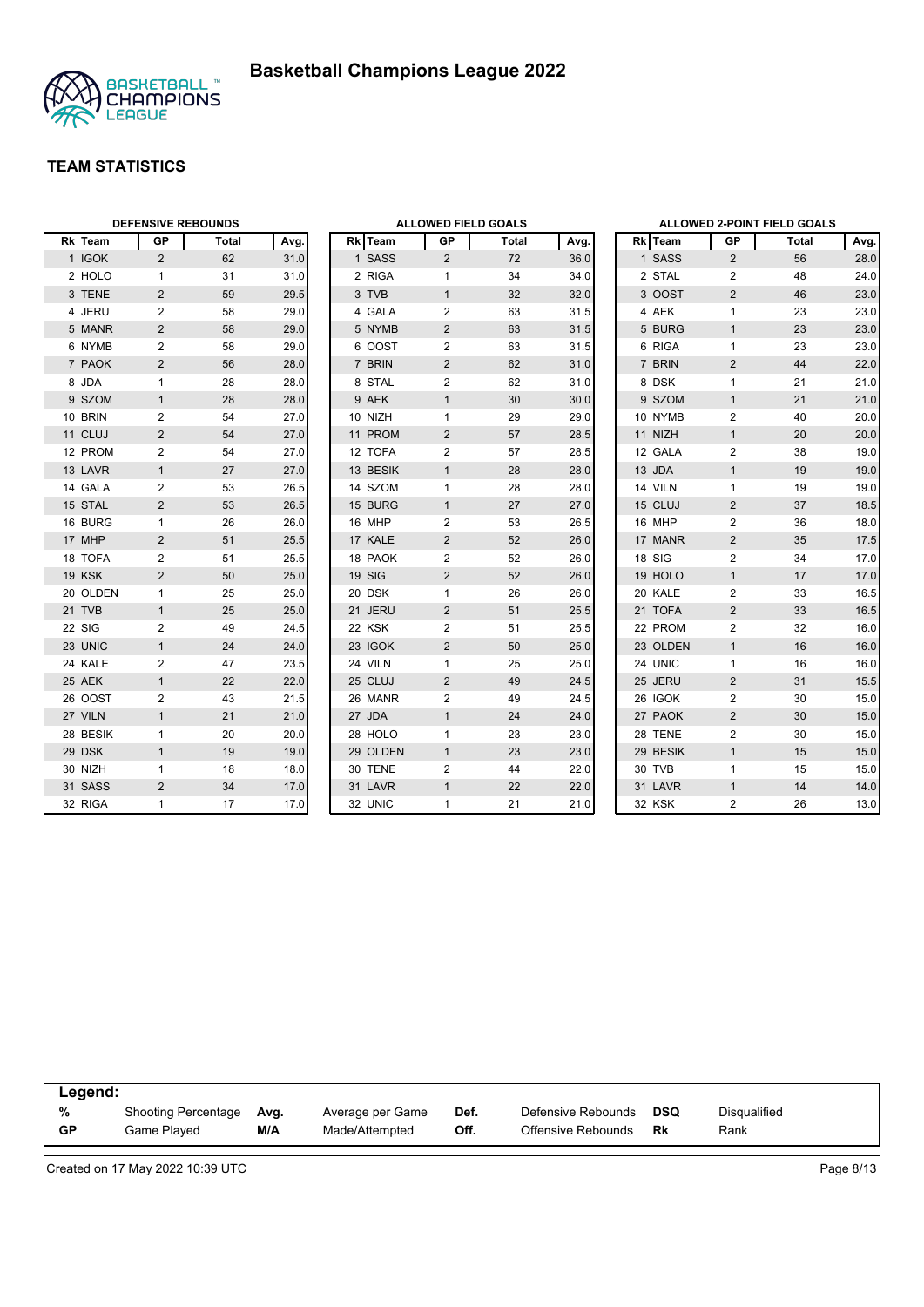

|               | <b>ALLOWED 3-POINT FIELD GOALS</b> |                |      |  |               |                | <b>ALLOWED FREE THROWS</b> |                  |          | ALLOWED FIELD GOALS ATTEMPTS |       |      |
|---------------|------------------------------------|----------------|------|--|---------------|----------------|----------------------------|------------------|----------|------------------------------|-------|------|
| Rk Team       | <b>GP</b>                          | Total          | Avg. |  | Rk Team       | <b>GP</b>      | Total                      | Avg.             | Rk Team  | <b>GP</b>                    | Total | Avg. |
| 1 TVB         | $\mathbf{1}$                       | 17             | 17.0 |  | 1 VILN        | 1              | 20                         | 20.0             | 1 SZOM   | $\mathbf{1}$                 | 70    | 70.0 |
| 2 BESIK       | $\mathbf{1}$                       | 13             | 13.0 |  | 2 OLDEN       | $\mathbf{1}$   | 19                         | 19.0             | 2 GALA   | $\overline{2}$               | 139   | 69.5 |
| 3 GALA        | $\overline{2}$                     | 25             | 12.5 |  | 3 JERU        | $\overline{2}$ | 37                         | 18.5             | 3 MANR   | $\overline{2}$               | 135   | 67.5 |
| 4 KSK         | 2                                  | 25             | 12.5 |  | 4 NYMB        | $\overline{2}$ | 35                         | 17.5             | 4 STAL   | $\overline{2}$               | 134   | 67.0 |
| 5 PROM        | 2                                  | 25             | 12.5 |  | 5 KSK         | $\overline{2}$ | 34                         | 17.0             | 5 TVB    | $\mathbf{1}$                 | 67    | 67.0 |
| 6 TOFA        | 2                                  | 24             | 12.0 |  | 6 IGOK        | $\overline{2}$ | 33                         | 16.5             | 6 NYMB   | $\overline{2}$               | 133   | 66.5 |
| 7 NYMB        | $\overline{2}$                     | 23             | 11.5 |  | 7 MANR        | $\overline{2}$ | 32                         | 16.0             | 7 IGOK   | $\overline{2}$               | 132   | 66.0 |
| 8 PAOK        | 2                                  | 22             | 11.0 |  | 8 OOST        | $\overline{2}$ | 32                         | 16.0             | 8 SASS   | $\overline{2}$               | 129   | 64.5 |
| 9 RIGA        | $\mathbf{1}$                       | 11             | 11.0 |  | 9 AEK         | $\mathbf{1}$   | 16                         | 16.0             | 9 KALE   | $\overline{2}$               | 128   | 64.0 |
| 10 IGOK       | 2                                  | 20             | 10.0 |  | 10 BURG       | 1              | 16                         | 16.0             | 10 TENE  | $\overline{2}$               | 127   | 63.5 |
| 11 JERU       | $\overline{2}$                     | 20             | 10.0 |  | 11 SZOM       | $\mathbf{1}$   | 15                         | 15.0             | 11 JERU  | $\overline{2}$               | 126   | 63.0 |
| 12 KALE       | 2                                  | 19             | 9.5  |  | 12 UNIC       | $\mathbf{1}$   | 15                         | 15.0             | 12 LAVR  | $\mathbf{1}$                 | 63    | 63.0 |
| 13 BRIN       | $\overline{2}$                     | 18             | 9.0  |  | 13 KALE       | $\overline{2}$ | 29                         | 14.5             | 13 BRIN  | $\overline{2}$               | 125   | 62.5 |
| <b>14 SIG</b> | 2                                  | 18             | 9.0  |  | <b>14 SIG</b> | $\overline{2}$ | 28                         | 14.0             | 14 OOST  | $\overline{2}$               | 125   | 62.5 |
| 15 NIZH       | $\mathbf{1}$                       | 9              | 9.0  |  | 15 TENE       | $\overline{2}$ | 28                         | 14.0             | 15 PROM  | $\overline{2}$               | 125   | 62.5 |
| 16 MHP        | 2                                  | 17             | 8.5  |  | 16 PAOK       | $\overline{2}$ | 26                         | 13.0             | 16 KSK   | $\overline{2}$               | 124   | 62.0 |
| 17 OOST       | $\overline{2}$                     | 17             | 8.5  |  | 17 TOFA       | $\overline{2}$ | 26                         | 13.0             | 17 TOFA  | $\overline{2}$               | 124   | 62.0 |
| 18 SASS       | 2                                  | 16             | 8.0  |  | 18 BESIK      | $\mathbf{1}$   | 13                         | 13.0             | 18 BURG  | $\mathbf{1}$                 | 62    | 62.0 |
| 19 LAVR       | $\mathbf{1}$                       | 8              | 8.0  |  | 19 JDA        | $\mathbf{1}$   | 12                         | 12.0             | 19 CLUJ  | $\overline{2}$               | 123   | 61.5 |
| 20 MANR       | 2                                  | 14             | 7.0  |  | 20 NIZH       | $\mathbf{1}$   | 12                         | 12.0             | 20 RIGA  | $\mathbf{1}$                 | 61    | 61.0 |
| 21 STAL       | $\overline{2}$                     | 14             | 7.0  |  | 21 RIGA       | $\mathbf{1}$   | 12                         | 12.0             | 21 PAOK  | $\overline{2}$               | 120   | 60.0 |
| 22 TENE       | 2                                  | 14             | 7.0  |  | 22 STAL       | $\overline{2}$ | 23                         | 11.5             | 22 AEK   | $\mathbf{1}$                 | 60    | 60.0 |
| 23 AEK        | $\mathbf{1}$                       | $\overline{7}$ | 7.0  |  | 23 BRIN       | $\overline{2}$ | 22                         | 11.0             | 23 OLDEN | $\mathbf{1}$                 | 60    | 60.0 |
| 24 OLDEN      | $\mathbf{1}$                       | $\overline{7}$ | 7.0  |  | 24 MHP        | $\overline{2}$ | 22                         | 11.0             | 24 JDA   | $\mathbf{1}$                 | 59    | 59.0 |
| 25 SZOM       | $\mathbf{1}$                       | $\overline{7}$ | 7.0  |  | 25 LAVR       | $\mathbf{1}$   | 11                         | 11.0             | 25 MHP   | $\overline{2}$               | 117   | 58.5 |
| 26 CLUJ       | $\mathbf{2}$                       | 12             | 6.0  |  | 26 CLUJ       | $\overline{2}$ | 21                         | 10.5             | 26 SIG   | $\mathbf{2}$                 | 115   | 57.5 |
| 27 HOLO       | $\mathbf{1}$                       | $6\phantom{1}$ | 6.0  |  | 27 SASS       | $\overline{2}$ | 21                         | 10.5             | 27 DSK   | $\mathbf{1}$                 | 57    | 57.0 |
| 28 VILN       | $\mathbf{1}$                       | 6              | 6.0  |  | 28 PROM       | 2              | 20                         | 10.0             | 28 NIZH  | $\mathbf{1}$                 | 57    | 57.0 |
| 29 DSK        | $\mathbf{1}$                       | 5              | 5.0  |  | 29 GALA       | $\overline{2}$ | 19                         | 9.5              | 29 BESIK | $\mathbf{1}$                 | 56    | 56.0 |
| 30 JDA        | $\mathbf{1}$                       | 5              | 5.0  |  | 30 DSK        | $\mathbf{1}$   | 9                          | 9.0              | 30 HOLO  | $\mathbf{1}$                 | 53    | 53.0 |
| 31 UNIC       | $\mathbf{1}$                       | 5              | 5.0  |  | 31 HOLO       | $\mathbf{1}$   | 9                          | 9.0              | 31 UNIC  | $\mathbf{1}$                 | 52    | 52.0 |
| 32 BURG       | $\mathbf{1}$                       | 4              | 4.0  |  | 32 TVB        | $\mathbf{1}$   | $\overline{4}$             | 4.0 <sub>1</sub> | 32 VILN  | 1                            | 50    | 50.0 |

|           | Legend:             |      |                  |      |                    |     |                     |  |  |  |  |
|-----------|---------------------|------|------------------|------|--------------------|-----|---------------------|--|--|--|--|
| %         | Shooting Percentage | Avg. | Average per Game | Def. | Defensive Rebounds | DSQ | <b>Disqualified</b> |  |  |  |  |
| <b>GP</b> | Game Plaved         | M/A  | Made/Attempted   | Off. | Offensive Rebounds | Rk  | Rank                |  |  |  |  |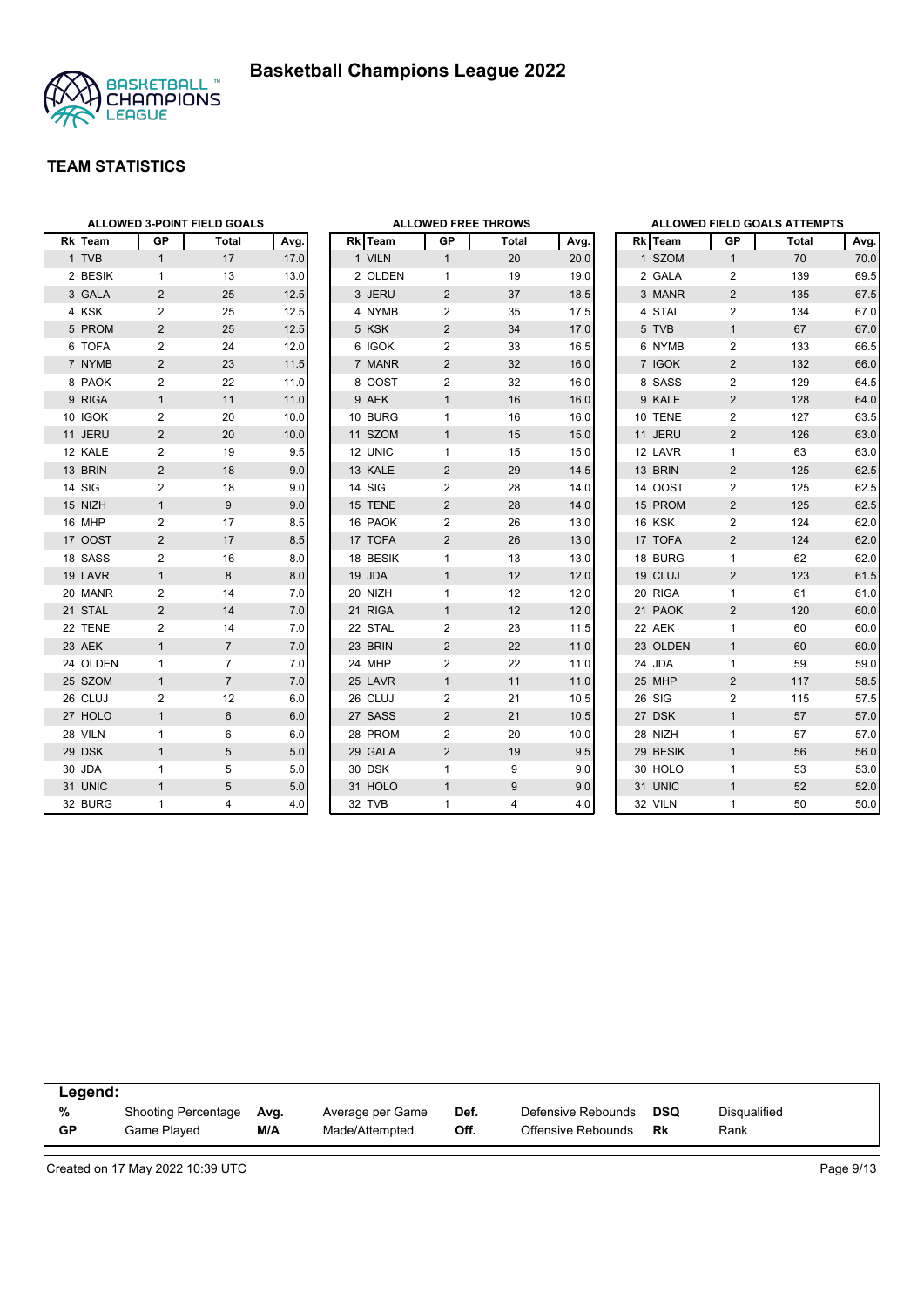



| Rkl | <b>Team</b> | <b>GP</b>      | <b>Total</b> | Avg. |  |
|-----|-------------|----------------|--------------|------|--|
|     | 1 SASS      | $\overline{2}$ | 89           | 44.5 |  |
|     | 2 BURG      | 1              | 44           | 44.0 |  |
|     | 3 OOST      | $\overline{2}$ | 87           | 43.5 |  |
|     | 4 IGOK      | $\overline{2}$ | 82           | 41.0 |  |
|     | 5 AEK       | $\overline{1}$ | 41           | 41.0 |  |
|     | 6 SZOM      | 1              | 41           | 41.0 |  |
|     | 7 TENE      | $\overline{2}$ | 79           | 39.5 |  |
|     | 8 RIGA      | 1              | 39           | 39.0 |  |
|     | 9 MANR      | $\overline{2}$ | 77           | 38.5 |  |
|     | 10 STAL     | 2              | 77           | 38.5 |  |
|     | 11 GALA     | $\overline{2}$ | 74           | 37.0 |  |
|     | 12 KALE     | 2              | 74           | 37.0 |  |
|     | 13 CLUJ     | $\overline{2}$ | 73           | 36.5 |  |
|     | 14 BRIN     | $\overline{2}$ | 72           | 36.0 |  |
|     | 15 NYMB     | $\overline{2}$ | 72           | 36.0 |  |
|     | 16 LAVR     | 1              | 36           | 36.0 |  |
|     | 17 VILN     | 1              | 36           | 36.0 |  |
|     | 18 PROM     | 2              | 70           | 35.0 |  |
|     | 19 TVB      | 1              | 35           | 35.0 |  |
|     | 20 UNIC     | 1              | 35           | 35.0 |  |
|     | 21 KSK      | $\overline{2}$ | 68           | 34.0 |  |
|     | 22 JDA      | 1              | 34           | 34.0 |  |
|     | 23 JERU     | $\overline{2}$ | 67           | 33.5 |  |
|     | 24 PAOK     | $\overline{2}$ | 66           | 33.0 |  |
|     | 25 HOLO     | $\overline{1}$ | 33           | 33.0 |  |
|     | 26 NIZH     | 1              | 33           | 33.0 |  |
|     | 27 MHP      | $\overline{2}$ | 65           | 32.5 |  |
|     | 28 TOFA     | 2              | 65           | 32.5 |  |
|     | 29 DSK      | 1              | 32           | 32.0 |  |
|     | 30 SIG      | 2              | 62           | 31.0 |  |
|     | 31 OLDEN    | $\overline{1}$ | 31           | 31.0 |  |
|     | 32 BESIK    | 1              | 29           | 29.0 |  |

| <b>GP</b><br><b>Rk</b> Team<br>Total<br>Avg.<br><b>GALA</b><br>1<br>$\overline{2}$<br>65<br>32.5<br>32<br>2 TVB<br>1<br>32.0<br>3 NYMB<br>2<br>61<br>30.5<br>4 JERU<br>2<br>59<br>29.5<br><b>TOFA</b><br>5<br>2<br>59<br>29.5<br><b>MANR</b><br>58<br>29.0<br>6<br>2<br>$\mathbf{1}$<br>OLDEN<br>29<br>29.0<br>$\overline{7}$<br>8 SZOM<br>1<br>29<br>29.0<br>9 STAL<br>$\overline{2}$<br>28.5<br>57<br>10<br><b>KSK</b><br>2<br>56<br>28.0<br>11 PROM<br>55<br>2<br>27.5<br>54<br>12 KALE<br>2<br>27.0<br>13 PAOK<br>$\overline{2}$<br>54<br>27.0<br>14 BESIK<br>1<br>27<br>27.0<br>15 LAVR<br>$\mathbf{1}$<br>27<br>27.0<br>16 BRIN<br>$\overline{2}$<br>26.5<br>53<br>17 SIG<br>$\overline{2}$<br>53<br>26.5<br>18 MHP<br>$\overline{2}$<br>52<br>26.0<br>$\overline{2}$<br>19 CLUJ<br>50<br>25.0<br>20 IGOK<br>$\overline{2}$<br>50<br>25.0<br>$\overline{1}$<br>21<br><b>DSK</b><br>25<br>25.0<br>22 JDA<br>1<br>25<br>25.0<br>23 TENE<br>48<br>24.0<br>2<br>24 NIZH<br>1<br>24<br>24.0<br>25 RIGA<br>$\mathbf{1}$<br>22<br>22.0<br>26 SASS<br>$\overline{2}$<br>40<br>20.0<br>27 HOLO<br>$\mathbf{1}$<br>20<br>20.0<br>28 OOST<br>2<br>38<br>19.0<br>29 AEK<br>$\mathbf{1}$<br>19<br>19.0<br>1<br>18<br>18.0<br>30 BURG<br>$\mathbf{1}$<br>17<br>17.0<br>31 UNIC<br>32 VILN<br>1<br>14<br>14.0 |  | ALLOWED 3-POINT FIELD GOAL ATTEMPTS |  |
|------------------------------------------------------------------------------------------------------------------------------------------------------------------------------------------------------------------------------------------------------------------------------------------------------------------------------------------------------------------------------------------------------------------------------------------------------------------------------------------------------------------------------------------------------------------------------------------------------------------------------------------------------------------------------------------------------------------------------------------------------------------------------------------------------------------------------------------------------------------------------------------------------------------------------------------------------------------------------------------------------------------------------------------------------------------------------------------------------------------------------------------------------------------------------------------------------------------------------------------------------------------------------------------------------|--|-------------------------------------|--|
|                                                                                                                                                                                                                                                                                                                                                                                                                                                                                                                                                                                                                                                                                                                                                                                                                                                                                                                                                                                                                                                                                                                                                                                                                                                                                                      |  |                                     |  |
|                                                                                                                                                                                                                                                                                                                                                                                                                                                                                                                                                                                                                                                                                                                                                                                                                                                                                                                                                                                                                                                                                                                                                                                                                                                                                                      |  |                                     |  |
|                                                                                                                                                                                                                                                                                                                                                                                                                                                                                                                                                                                                                                                                                                                                                                                                                                                                                                                                                                                                                                                                                                                                                                                                                                                                                                      |  |                                     |  |
|                                                                                                                                                                                                                                                                                                                                                                                                                                                                                                                                                                                                                                                                                                                                                                                                                                                                                                                                                                                                                                                                                                                                                                                                                                                                                                      |  |                                     |  |
|                                                                                                                                                                                                                                                                                                                                                                                                                                                                                                                                                                                                                                                                                                                                                                                                                                                                                                                                                                                                                                                                                                                                                                                                                                                                                                      |  |                                     |  |
|                                                                                                                                                                                                                                                                                                                                                                                                                                                                                                                                                                                                                                                                                                                                                                                                                                                                                                                                                                                                                                                                                                                                                                                                                                                                                                      |  |                                     |  |
|                                                                                                                                                                                                                                                                                                                                                                                                                                                                                                                                                                                                                                                                                                                                                                                                                                                                                                                                                                                                                                                                                                                                                                                                                                                                                                      |  |                                     |  |
|                                                                                                                                                                                                                                                                                                                                                                                                                                                                                                                                                                                                                                                                                                                                                                                                                                                                                                                                                                                                                                                                                                                                                                                                                                                                                                      |  |                                     |  |
|                                                                                                                                                                                                                                                                                                                                                                                                                                                                                                                                                                                                                                                                                                                                                                                                                                                                                                                                                                                                                                                                                                                                                                                                                                                                                                      |  |                                     |  |
|                                                                                                                                                                                                                                                                                                                                                                                                                                                                                                                                                                                                                                                                                                                                                                                                                                                                                                                                                                                                                                                                                                                                                                                                                                                                                                      |  |                                     |  |
|                                                                                                                                                                                                                                                                                                                                                                                                                                                                                                                                                                                                                                                                                                                                                                                                                                                                                                                                                                                                                                                                                                                                                                                                                                                                                                      |  |                                     |  |
|                                                                                                                                                                                                                                                                                                                                                                                                                                                                                                                                                                                                                                                                                                                                                                                                                                                                                                                                                                                                                                                                                                                                                                                                                                                                                                      |  |                                     |  |
|                                                                                                                                                                                                                                                                                                                                                                                                                                                                                                                                                                                                                                                                                                                                                                                                                                                                                                                                                                                                                                                                                                                                                                                                                                                                                                      |  |                                     |  |
|                                                                                                                                                                                                                                                                                                                                                                                                                                                                                                                                                                                                                                                                                                                                                                                                                                                                                                                                                                                                                                                                                                                                                                                                                                                                                                      |  |                                     |  |
|                                                                                                                                                                                                                                                                                                                                                                                                                                                                                                                                                                                                                                                                                                                                                                                                                                                                                                                                                                                                                                                                                                                                                                                                                                                                                                      |  |                                     |  |
|                                                                                                                                                                                                                                                                                                                                                                                                                                                                                                                                                                                                                                                                                                                                                                                                                                                                                                                                                                                                                                                                                                                                                                                                                                                                                                      |  |                                     |  |
|                                                                                                                                                                                                                                                                                                                                                                                                                                                                                                                                                                                                                                                                                                                                                                                                                                                                                                                                                                                                                                                                                                                                                                                                                                                                                                      |  |                                     |  |
|                                                                                                                                                                                                                                                                                                                                                                                                                                                                                                                                                                                                                                                                                                                                                                                                                                                                                                                                                                                                                                                                                                                                                                                                                                                                                                      |  |                                     |  |
|                                                                                                                                                                                                                                                                                                                                                                                                                                                                                                                                                                                                                                                                                                                                                                                                                                                                                                                                                                                                                                                                                                                                                                                                                                                                                                      |  |                                     |  |
|                                                                                                                                                                                                                                                                                                                                                                                                                                                                                                                                                                                                                                                                                                                                                                                                                                                                                                                                                                                                                                                                                                                                                                                                                                                                                                      |  |                                     |  |
|                                                                                                                                                                                                                                                                                                                                                                                                                                                                                                                                                                                                                                                                                                                                                                                                                                                                                                                                                                                                                                                                                                                                                                                                                                                                                                      |  |                                     |  |
|                                                                                                                                                                                                                                                                                                                                                                                                                                                                                                                                                                                                                                                                                                                                                                                                                                                                                                                                                                                                                                                                                                                                                                                                                                                                                                      |  |                                     |  |
|                                                                                                                                                                                                                                                                                                                                                                                                                                                                                                                                                                                                                                                                                                                                                                                                                                                                                                                                                                                                                                                                                                                                                                                                                                                                                                      |  |                                     |  |
|                                                                                                                                                                                                                                                                                                                                                                                                                                                                                                                                                                                                                                                                                                                                                                                                                                                                                                                                                                                                                                                                                                                                                                                                                                                                                                      |  |                                     |  |
|                                                                                                                                                                                                                                                                                                                                                                                                                                                                                                                                                                                                                                                                                                                                                                                                                                                                                                                                                                                                                                                                                                                                                                                                                                                                                                      |  |                                     |  |
|                                                                                                                                                                                                                                                                                                                                                                                                                                                                                                                                                                                                                                                                                                                                                                                                                                                                                                                                                                                                                                                                                                                                                                                                                                                                                                      |  |                                     |  |
|                                                                                                                                                                                                                                                                                                                                                                                                                                                                                                                                                                                                                                                                                                                                                                                                                                                                                                                                                                                                                                                                                                                                                                                                                                                                                                      |  |                                     |  |
|                                                                                                                                                                                                                                                                                                                                                                                                                                                                                                                                                                                                                                                                                                                                                                                                                                                                                                                                                                                                                                                                                                                                                                                                                                                                                                      |  |                                     |  |
|                                                                                                                                                                                                                                                                                                                                                                                                                                                                                                                                                                                                                                                                                                                                                                                                                                                                                                                                                                                                                                                                                                                                                                                                                                                                                                      |  |                                     |  |
|                                                                                                                                                                                                                                                                                                                                                                                                                                                                                                                                                                                                                                                                                                                                                                                                                                                                                                                                                                                                                                                                                                                                                                                                                                                                                                      |  |                                     |  |
|                                                                                                                                                                                                                                                                                                                                                                                                                                                                                                                                                                                                                                                                                                                                                                                                                                                                                                                                                                                                                                                                                                                                                                                                                                                                                                      |  |                                     |  |
|                                                                                                                                                                                                                                                                                                                                                                                                                                                                                                                                                                                                                                                                                                                                                                                                                                                                                                                                                                                                                                                                                                                                                                                                                                                                                                      |  |                                     |  |
|                                                                                                                                                                                                                                                                                                                                                                                                                                                                                                                                                                                                                                                                                                                                                                                                                                                                                                                                                                                                                                                                                                                                                                                                                                                                                                      |  |                                     |  |

|              |                | <b>ALLOWED FREE THROWS ATTEMPTS</b> |              |      |  |  |  |  |  |  |  |  |
|--------------|----------------|-------------------------------------|--------------|------|--|--|--|--|--|--|--|--|
|              | <b>Rk</b> Team | <b>GP</b>                           | <b>Total</b> | Avg. |  |  |  |  |  |  |  |  |
| $\mathbf{1}$ | <b>JERU</b>    | 2                                   | 50           | 25.0 |  |  |  |  |  |  |  |  |
| 2            | <b>OLDEN</b>   | 1                                   | 25           | 25.0 |  |  |  |  |  |  |  |  |
|              | 3 VILN         | $\overline{1}$                      | 25           | 25.0 |  |  |  |  |  |  |  |  |
| 4            | <b>KSK</b>     | 2                                   | 48           | 24.0 |  |  |  |  |  |  |  |  |
| 5            | <b>UNIC</b>    | $\mathbf{1}$                        | 24           | 24.0 |  |  |  |  |  |  |  |  |
| 6            | <b>NYMB</b>    | 2                                   | 46           | 23.0 |  |  |  |  |  |  |  |  |
|              | 7 OOST         | $\overline{2}$                      | 44           | 22.0 |  |  |  |  |  |  |  |  |
| 8            | AEK            | 1                                   | 22           | 22.0 |  |  |  |  |  |  |  |  |
|              | 9 MANR         | $\overline{2}$                      | 42           | 21.0 |  |  |  |  |  |  |  |  |
|              | 10 IGOK        | $\overline{2}$                      | 40           | 20.0 |  |  |  |  |  |  |  |  |
|              | 11 BURG        | $\overline{1}$                      | 20           | 20.0 |  |  |  |  |  |  |  |  |
|              | 12 KALE        | 2                                   | 38           | 19.0 |  |  |  |  |  |  |  |  |
|              | 13 PAOK        | $\overline{2}$                      | 36           | 18.0 |  |  |  |  |  |  |  |  |
|              | 14 PROM        | $\overline{2}$                      | 36           | 18.0 |  |  |  |  |  |  |  |  |
|              | 15 TOFA        | $\overline{2}$                      | 36           | 18.0 |  |  |  |  |  |  |  |  |
|              | 16 NIZH        | 1                                   | 18           | 18.0 |  |  |  |  |  |  |  |  |
|              | 17 SIG         | $\overline{2}$                      | 35           | 17.5 |  |  |  |  |  |  |  |  |
|              | 18 TENE        | 2                                   | 35           | 17.5 |  |  |  |  |  |  |  |  |
|              | 19 BESIK       | $\mathbf{1}$                        | 17           | 17.0 |  |  |  |  |  |  |  |  |
|              | 20 DSK         | 1                                   | 17           | 17.0 |  |  |  |  |  |  |  |  |
|              | 21 GALA        | $\overline{2}$                      | 32           | 16.0 |  |  |  |  |  |  |  |  |
|              | 22 STAL        | 2                                   | 32           | 16.0 |  |  |  |  |  |  |  |  |
|              | 23 HOLO        | 1                                   | 16           | 16.0 |  |  |  |  |  |  |  |  |
|              | 24 JDA         | $\mathbf{1}$                        | 16           | 16.0 |  |  |  |  |  |  |  |  |
|              | 25 SZOM        | $\overline{1}$                      | 16           | 16.0 |  |  |  |  |  |  |  |  |
|              | 26 CLUJ        | $\overline{2}$                      | 31           | 15.5 |  |  |  |  |  |  |  |  |
|              | 27 BRIN        | $\overline{2}$                      | 30           | 15.0 |  |  |  |  |  |  |  |  |
|              | 28 LAVR        | 1                                   | 15           | 15.0 |  |  |  |  |  |  |  |  |
|              | 29 SASS        | $\overline{2}$                      | 29           | 14.5 |  |  |  |  |  |  |  |  |
|              | 30 RIGA        | 1                                   | 14           | 14.0 |  |  |  |  |  |  |  |  |
| 31           | <b>MHP</b>     | $\overline{2}$                      | 27           | 13.5 |  |  |  |  |  |  |  |  |
|              | 32 TVB         | 1                                   | 6            | 6.0  |  |  |  |  |  |  |  |  |

|    | Legend:                    |      |                  |      |                    |     |              |  |  |  |  |
|----|----------------------------|------|------------------|------|--------------------|-----|--------------|--|--|--|--|
| %  | <b>Shooting Percentage</b> | Avg. | Average per Game | Def. | Defensive Rebounds | DSQ | Disqualified |  |  |  |  |
| GP | Game Played                | M/A  | Made/Attempted   | Off. | Offensive Rebounds | Rk  | Rank         |  |  |  |  |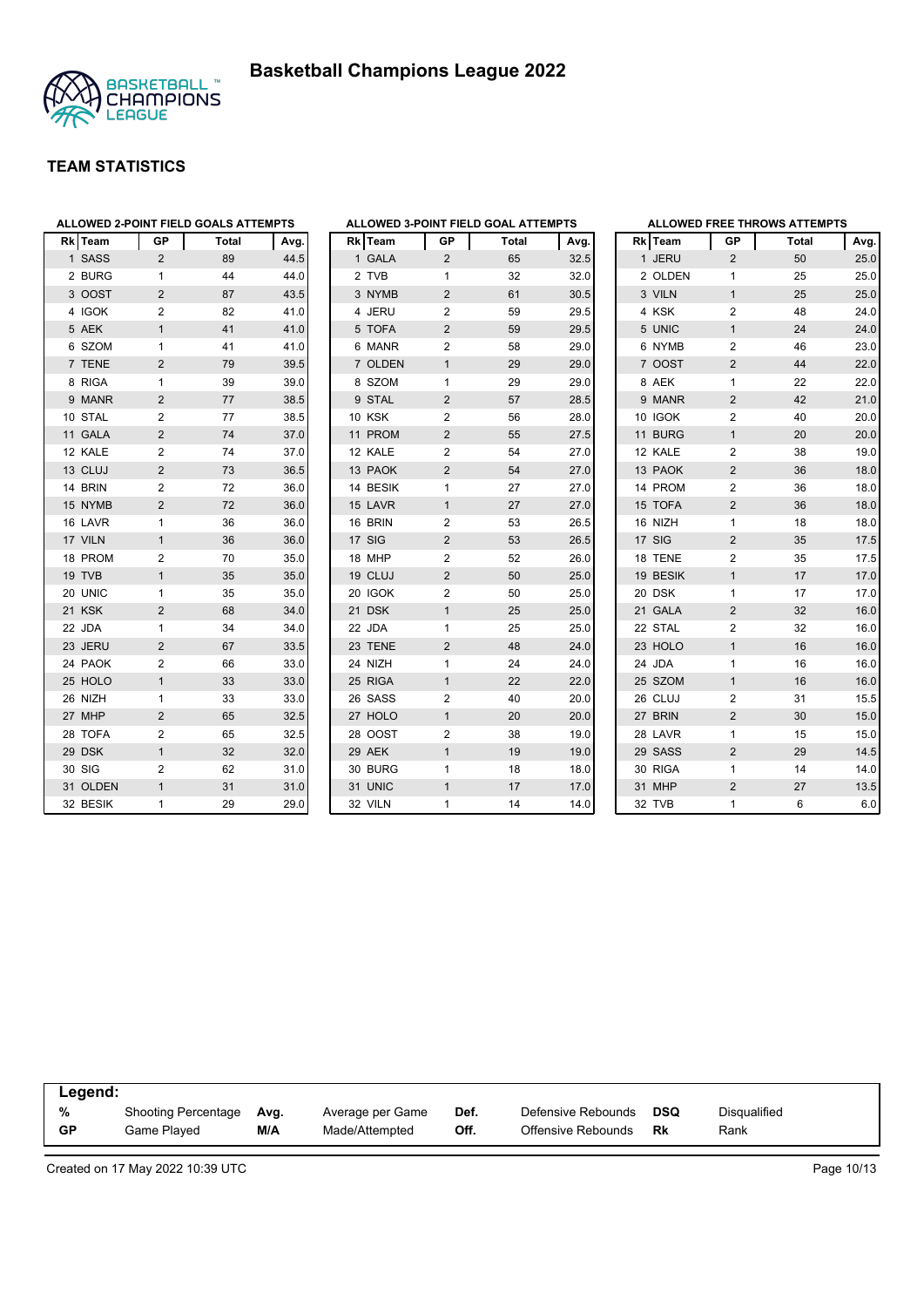



|          | <b>OPPONENT TOTAL FIELD GOALS %</b> |        |      |          |                | <b>OPPONENT 2-POINT FIELD GOALS %</b> |      |          |                | <b>OPPONENT 3-POINT FIELD GOALS %</b> |      |
|----------|-------------------------------------|--------|------|----------|----------------|---------------------------------------|------|----------|----------------|---------------------------------------|------|
| Rk Team  | GP                                  | M/A    | %    | Rk Team  | GP             | M/A                                   | %    | Rk Team  | GP             | M/A                                   | %    |
| 1 TENE   | $\overline{2}$                      | 44/127 | 34.6 | 1 IGOK   | $\overline{2}$ | 30/82                                 | 36.6 | 1 DSK    | $\mathbf{1}$   | $5/25$                                | 20.0 |
| 2 LAVR   | 1                                   | 22/63  | 34.9 | 2 TENE   | 2              | 30/79                                 | 38.0 | 2 JDA    | 1              | 5/25                                  | 20.0 |
| 3 MANR   | $\overline{2}$                      | 49/135 | 36.3 | 3 KSK    | $\overline{2}$ | 26/68                                 | 38.2 | 3 BURG   | $\mathbf{1}$   | 4/18                                  | 22.2 |
| 4 IGOK   | 2                                   | 50/132 | 37.9 | 4 LAVR   | $\mathbf{1}$   | 14/36                                 | 38.9 | 4 CLUJ   | 2              | 12/50                                 | 24.0 |
| 5 OLDEN  | $\mathbf{1}$                        | 23/60  | 38.3 | 5 TVB    | $\mathbf{1}$   | 15/35                                 | 42.9 | 5 OLDEN  | $\mathbf{1}$   | 7/29                                  | 24.1 |
| 6 CLUJ   | 2                                   | 49/123 | 39.8 | 6 KALE   | 2              | 33/74                                 | 44.6 | 6 SZOM   | $\mathbf{1}$   | 7/29                                  | 24.1 |
| 7 SZOM   | $\mathbf{1}$                        | 28/70  | 40.0 | 7 PAOK   | $\overline{2}$ | 30/66                                 | 45.5 | 7 MANR   | 2              | 14/58                                 | 24.1 |
| 8 UNIC   | $\mathbf{1}$                        | 21/52  | 40.4 | 8 MANR   | 2              | 35/77                                 | 45.5 | 8 STAL   | 2              | 14/57                                 | 24.6 |
| 9 JERU   | $\overline{2}$                      | 51/126 | 40.5 | 9 UNIC   | $\mathbf{1}$   | 16/35                                 | 45.7 | 9 TENE   | $\overline{2}$ | 14/48                                 | 29.2 |
| 10 KALE  | 2                                   | 52/128 | 40.6 | 10 PROM  | 2              | 32/70                                 | 45.7 | 10 UNIC  | $\mathbf{1}$   | 5/17                                  | 29.4 |
| 11 JDA   | $\mathbf{1}$                        | 24/59  | 40.7 | 11 JERU  | $\overline{2}$ | 31/67                                 | 46.3 | 11 LAVR  | $\mathbf{1}$   | 8/27                                  | 29.6 |
| 12 KSK   | 2                                   | 51/124 | 41.1 | 12 CLUJ  | 2              | 37/73                                 | 50.7 | 12 HOLO  | $\mathbf{1}$   | 6/20                                  | 30.0 |
| 13 PAOK  | $\overline{2}$                      | 52/120 | 43.3 | 13 TOFA  | $\overline{2}$ | 33/65                                 | 50.8 | 13 MHP   | 2              | 17/52                                 | 32.7 |
| 14 HOLO  | $\mathbf{1}$                        | 23/53  | 43.4 | 14 SZOM  | $\mathbf{1}$   | 21/41                                 | 51.2 | 14 JERU  | $\mathbf{2}$   | 20/59                                 | 33.9 |
| 15 BURG  | $\mathbf{1}$                        | 27/62  | 43.5 | 15 GALA  | $\overline{2}$ | 38/74                                 | 51.4 | 15 BRIN  | $\overline{2}$ | 18/53                                 | 34.0 |
| 16 SIG   | 2                                   | 52/115 | 45.2 | 16 HOLO  | $\mathbf{1}$   | 17/33                                 | 51.5 | 16 SIG   | 2              | 18/53                                 | 34.0 |
| 17 MHP   | $\overline{2}$                      | 53/117 | 45.3 | 17 OLDEN | $\mathbf{1}$   | 16/31                                 | 51.6 | 17 KALE  | 2              | 19/54                                 | 35.2 |
| 18 GALA  | 2                                   | 63/139 | 45.3 | 18 BESIK | 1              | 15/29                                 | 51.7 | 18 AEK   | $\mathbf{1}$   | 7/19                                  | 36.8 |
| 19 PROM  | $\overline{2}$                      | 57/125 | 45.6 | 19 BURG  | $\mathbf{1}$   | 23/44                                 | 52.3 | 19 NIZH  | $\mathbf{1}$   | 9/24                                  | 37.5 |
| 20 DSK   | 1                                   | 26/57  | 45.6 | 20 VILN  | 1              | 19/36                                 | 52.8 | 20 NYMB  | 2              | 23/61                                 | 37.7 |
| 21 TOFA  | $\overline{2}$                      | 57/124 | 46.0 | 21 OOST  | $\overline{2}$ | 46/87                                 | 52.9 | 21 GALA  | $\overline{2}$ | 25/65                                 | 38.5 |
| 22 STAL  | 2                                   | 62/134 | 46.3 | 22 SIG   | 2              | 34/62                                 | 54.8 | 22 SASS  | 2              | 16/40                                 | 40.0 |
| 23 NYMB  | $\overline{2}$                      | 63/133 | 47.4 | 23 MHP   | $\overline{2}$ | 36/65                                 | 55.4 | 23 IGOK  | 2              | 20/50                                 | 40.0 |
| 24 TVB   | $\mathbf{1}$                        | 32/67  | 47.8 | 24 NYMB  | 2              | 40/72                                 | 55.6 | 24 TOFA  | 2              | 24/59                                 | 40.7 |
| 25 BRIN  | $\overline{2}$                      | 62/125 | 49.6 | 25 JDA   | $\mathbf{1}$   | 19/34                                 | 55.9 | 25 PAOK  | $\overline{2}$ | 22/54                                 | 40.7 |
| 26 VILN  | $\mathbf{1}$                        | 25/50  | 50.0 | 26 AEK   | $\mathbf{1}$   | 23/41                                 | 56.1 | 26 VILN  | $\mathbf{1}$   | 6/14                                  | 42.9 |
| 27 BESIK | $\mathbf{1}$                        | 28/56  | 50.0 | 27 RIGA  | $\mathbf{1}$   | 23/39                                 | 59.0 | 27 KSK   | $\overline{2}$ | 25/56                                 | 44.6 |
| 28 AEK   | $\mathbf{1}$                        | 30/60  | 50.0 | 28 NIZH  | 1              | 20/33                                 | 60.6 | 28 OOST  | 2              | 17/38                                 | 44.7 |
| 29 OOST  | $\overline{2}$                      | 63/125 | 50.4 | 29 BRIN  | $\overline{2}$ | 44/72                                 | 61.1 | 29 PROM  | 2              | 25/55                                 | 45.5 |
| 30 NIZH  | 1                                   | 29/57  | 50.9 | 30 STAL  | $\overline{2}$ | 48/77                                 | 62.3 | 30 BESIK | $\mathbf{1}$   | 13/27                                 | 48.1 |
| 31 RIGA  | $\mathbf{1}$                        | 34/61  | 55.7 | 31 SASS  | $\overline{2}$ | 56/89                                 | 62.9 | 31 RIGA  | $\mathbf{1}$   | 11/22                                 | 50.0 |
| 32 SASS  | 2                                   | 72/129 | 55.8 | 32 DSK   | 1              | 21/32                                 | 65.6 | 32 TVB   | $\mathbf{1}$   | 17/32                                 | 53.1 |

| Legend:        |                            |      |                                    |              |                                          |                  |                      |  |  |  |
|----------------|----------------------------|------|------------------------------------|--------------|------------------------------------------|------------------|----------------------|--|--|--|
| %<br><b>GP</b> | <b>Shooting Percentage</b> | Avg. | Average per Game<br>Made/Attempted | Def.<br>Off. | Defensive Rebounds<br>Offensive Rebounds | <b>DSQ</b><br>Rk | Disqualified<br>Rank |  |  |  |
|                | Game Played                | M/A  |                                    |              |                                          |                  |                      |  |  |  |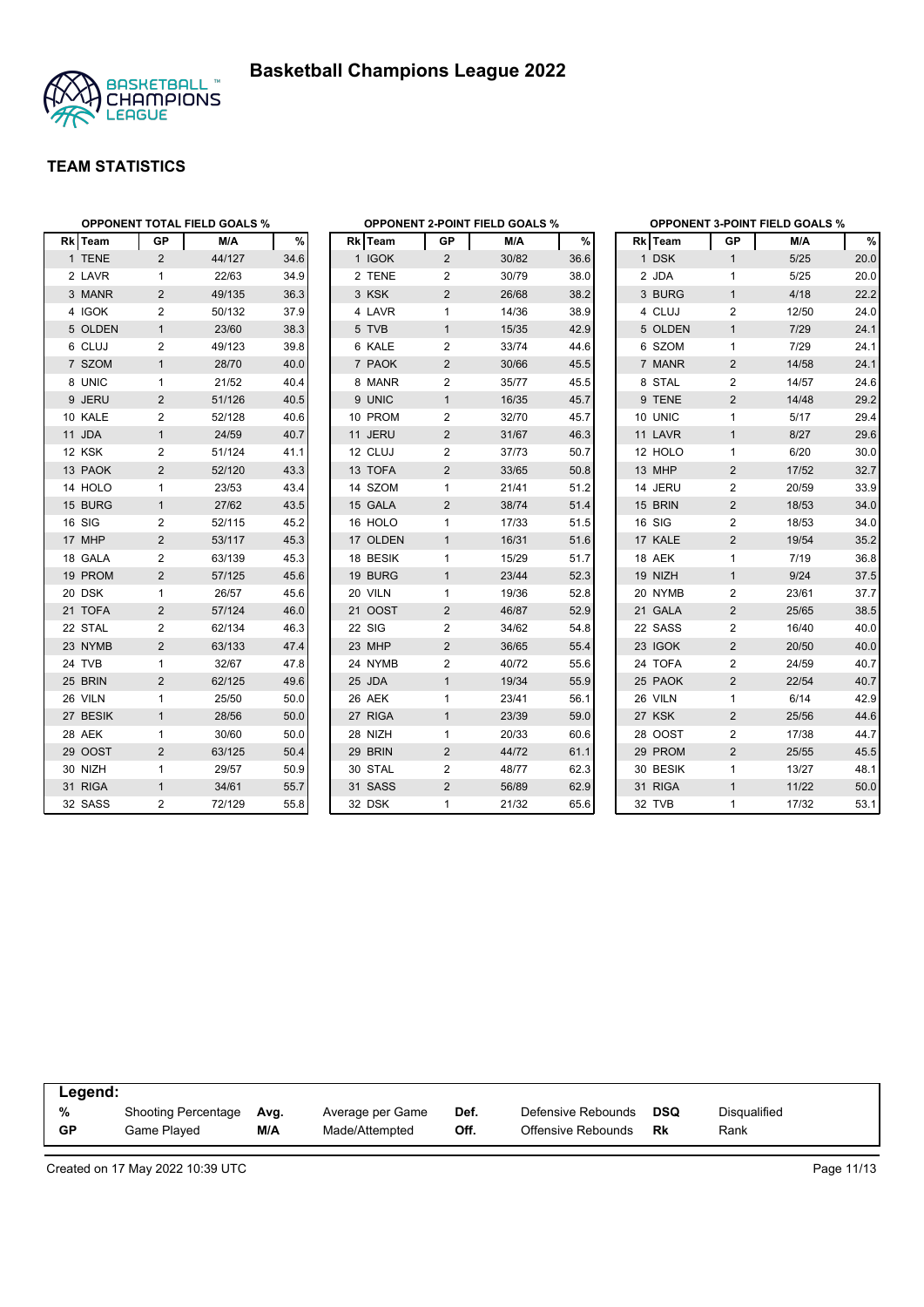



| <b>OPPONENT FREE THROWS %</b> |                |       |      | <b>BENCH POINTS</b> |                |              |      | <b>FAST BREAK POINTS</b> |                |                         |        |
|-------------------------------|----------------|-------|------|---------------------|----------------|--------------|------|--------------------------|----------------|-------------------------|--------|
| Rk Team                       | GP             | M/A   | %    | Rk Team             | GP             | <b>Total</b> | Avg. | Rk Team                  | GP             | Total                   | Avg.   |
| 1 SZOM                        | $\mathbf{1}$   | 15/16 | 93.8 | 1 RIGA              | $\mathbf{1}$   | 44           | 44.0 | 1 OLDEN                  | $\mathbf{1}$   | 24                      | 24.0   |
| 2 RIGA                        | $\mathbf{1}$   | 12/14 | 85.7 | 2 KSK               | $\overline{c}$ | 85           | 42.5 | 2 GALA                   | $\overline{2}$ | 37                      | 18.5   |
| 3 IGOK                        | 2              | 33/40 | 82.5 | 3 JERU              | $\overline{2}$ | 80           | 40.0 | 3 SZOM                   | $\mathbf{1}$   | 17                      | 17.0   |
| 4 MHP                         | $\overline{2}$ | 22/27 | 81.5 | 4 SZOM              | $\mathbf{1}$   | 39           | 39.0 | 4 NYMB                   | 2              | 33                      | 16.5   |
| 5 SIG                         | 2              | 28/35 | 80.0 | 5 OLDEN             | $\mathbf{1}$   | 38           | 38.0 | 5 TOFA                   | $\overline{2}$ | 30                      | 15.0   |
| 6 TENE                        | 2              | 28/35 | 80.0 | 6 MANR              | $\overline{c}$ | 73           | 36.5 | 6 BESIK                  | $\mathbf{1}$   | 15                      | 15.0   |
| 7 VILN                        | $\mathbf{1}$   | 20/25 | 80.0 | 7 UNIC              | $\mathbf{1}$   | 35           | 35.0 | 7 RIGA                   | $\mathbf{1}$   | 15                      | 15.0   |
| 8 BURG                        | $\mathbf{1}$   | 16/20 | 80.0 | 8 TVB               | 1              | 34           | 34.0 | 8 TVB                    | $\mathbf{1}$   | 14                      | 14.0   |
| 9 BESIK                       | $\mathbf{1}$   | 13/17 | 76.5 | 9 MHP               | $\overline{2}$ | 67           | 33.5 | 9 STAL                   | $\overline{2}$ | 27                      | 13.5   |
| 10 KALE                       | 2              | 29/38 | 76.3 | 10 IGOK             | 2              | 65           | 32.5 | 10 PAOK                  | 2              | 26                      | 13.0   |
| 11 MANR                       | 2              | 32/42 | 76.2 | 11 BURG             | $\mathbf{1}$   | 30           | 30.0 | 11 BRIN                  | $\overline{2}$ | 24                      | $12.0$ |
| 12 NYMB                       | 2              | 35/46 | 76.1 | 12 VILN             | 1              | 30           | 30.0 | 12 IGOK                  | 2              | 22                      | 11.0   |
| 13 OLDEN                      | $\mathbf{1}$   | 19/25 | 76.0 | <b>13 SIG</b>       | $\overline{2}$ | 59           | 29.5 | 13 MANR                  | $\overline{2}$ | 22                      | $11.0$ |
| 14 JDA                        | 1              | 12/16 | 75.0 | 14 TENE             | 2              | 59           | 29.5 | 14 SASS                  | $\overline{2}$ | 22                      | 11.0   |
| 15 JERU                       | 2              | 37/50 | 74.0 | 15 KALE             | $\overline{2}$ | 58           | 29.0 | 15 BURG                  | $\mathbf{1}$   | 11                      | 11.0   |
| 16 BRIN                       | 2              | 22/30 | 73.3 | 16 OOST             | $\overline{c}$ | 57           | 28.5 | 16 PROM                  | $\overline{2}$ | 19                      | 9.5    |
| 17 LAVR                       | $\mathbf{1}$   | 11/15 | 73.3 | 17 NYMB             | 2              | 55           | 27.5 | 17 JERU                  | $\overline{2}$ | 16                      | 8.0    |
| 18 OOST                       | 2              | 32/44 | 72.7 | 18 PAOK             | 2              | 54           | 27.0 | 18 KSK                   | 2              | 16                      | 8.0    |
| 19 AEK                        | $\mathbf{1}$   | 16/22 | 72.7 | 19 AEK              | $\mathbf{1}$   | 27           | 27.0 | 19 OOST                  | 2              | 16                      | 8.0    |
| 20 SASS                       | 2              | 21/29 | 72.4 | 20 BRIN             | 2              | 50           | 25.0 | 20 HOLO                  | $\mathbf{1}$   | 8                       | 8.0    |
| 21 PAOK                       | 2              | 26/36 | 72.2 | 21 NIZH             | $\mathbf{1}$   | 24           | 24.0 | 21 UNIC                  | $\mathbf{1}$   | 8                       | 8.0    |
| 22 TOFA                       | 2              | 26/36 | 72.2 | 22 TOFA             | $\overline{c}$ | 45           | 22.5 | 22 VILN                  | 1              | 8                       | 8.0    |
| 23 STAL                       | 2              | 23/32 | 71.9 | 23 HOLO             | $\mathbf{1}$   | 21           | 21.0 | 23 MHP                   | $\overline{2}$ | 15                      | 7.5    |
| 24 KSK                        | 2              | 34/48 | 70.8 | 24 JDA              | $\mathbf{1}$   | 20           | 20.0 | 24 SIG                   | $\overline{2}$ | 15                      | 7.5    |
| 25 CLUJ                       | 2              | 21/31 | 67.7 | 25 PROM             | $\overline{2}$ | 39           | 19.5 | 25 AEK                   | $\mathbf{1}$   | $\overline{7}$          | 7.0    |
| 26 NIZH                       | $\mathbf{1}$   | 12/18 | 66.7 | 26 SASS             | $\mathbf{2}$   | 39           | 19.5 | 26 DSK                   | $\mathbf{1}$   | $\overline{7}$          | 7.0    |
| 27 TVB                        | $\mathbf{1}$   | 4/6   | 66.7 | 27 BESIK            | $\mathbf{1}$   | 18           | 18.0 | 27 JDA                   | $\mathbf{1}$   | $6\phantom{1}$          | 6.0    |
| 28 UNIC                       | $\mathbf{1}$   | 15/24 | 62.5 | 28 STAL             | 2              | 33           | 16.5 | 28 TENE                  | 2              | 11                      | 5.5    |
| 29 GALA                       | 2              | 19/32 | 59.4 | 29 GALA             | $\overline{2}$ | 29           | 14.5 | 29 CLUJ                  | $\overline{2}$ | 9                       | 4.5    |
| 30 HOLO                       | $\mathbf{1}$   | 9/16  | 56.3 | 30 DSK              | $\mathbf{1}$   | 13           | 13.0 | 30 KALE                  | $\overline{2}$ | 8                       | 4.0    |
| 31 PROM                       | 2              | 20/36 | 55.6 | 31 CLUJ             | $\overline{c}$ | 19           | 9.5  | 31 LAVR                  | $\mathbf{1}$   | $\overline{\mathbf{4}}$ | 4.0    |
| 32 DSK                        | $\mathbf{1}$   | 9/17  | 52.9 | 32 LAVR             | 1              | 8            | 8.0  | 32 NIZH                  | 1              | $\pmb{0}$               | 0.0    |

| Legend:   |                     |      |                  |      |                    |            |              |  |  |
|-----------|---------------------|------|------------------|------|--------------------|------------|--------------|--|--|
| %         | Shooting Percentage | Avg. | Average per Game | Def. | Defensive Rebounds | <b>DSQ</b> | Disqualified |  |  |
| <b>GP</b> | Game Played         | M/A  | Made/Attempted   | Off. | Offensive Rebounds | Rk         | Rank         |  |  |